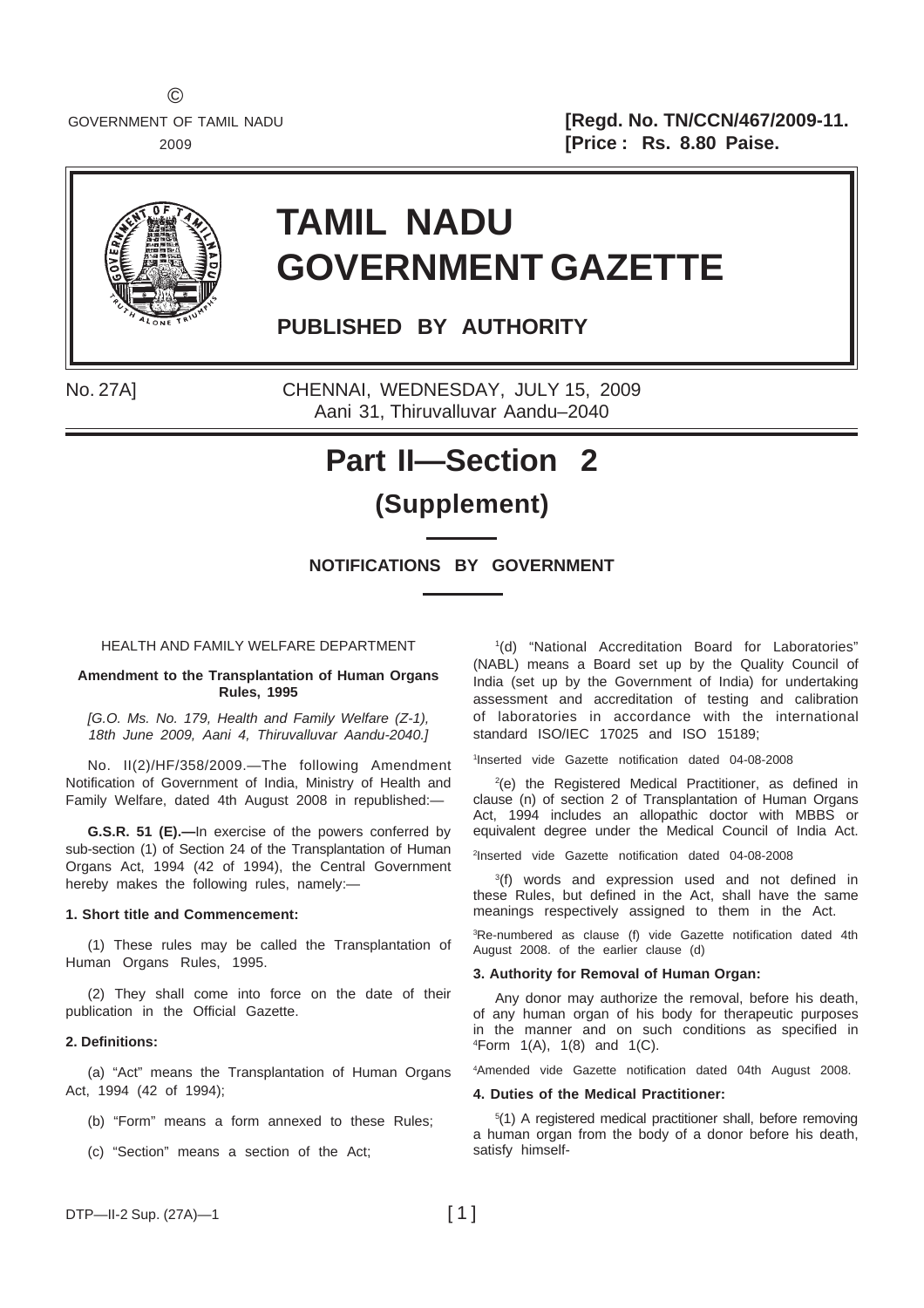(a) that the donor has given his authorization in appropriate Form 1 (A) or 1(8) or 1(C).

(b) that the donor is in proper state of health and is fit to donate the organ, and the registered medical practitioner shall sign a certificate as specified in Form 2.

(c) that the donor is a near relative of the recipient, as certified in Form 3, who has signed Form 1 (A) or 1 (B) as applicable to the donor and that the donor has submitted an application in Form 10 jointly' with the recipient and that the proposed donation has been approved by the concerned competent authority and that the necessary documents as prescribed and medical tests, if required, to determine the factum of near relationship, have been examined to the satisfaction of the Registered Medical Practitioner l.e, Incharge of transplant centre.

(d) that in case the recipient is spouse of the donor, the donor has given a statement to the effect that they are so related by signing a certificate in Form 1 (8) and has submitted an .J application in Form 10 jointly with the recipient and that the proposed donation has been ' approved by the concerned competent authority under provisions of sub-rule(2) of rule 4A.

(e) In case of a donor who is other than a near relative and has signed Form 1(C) and submitted an application in Form 10 jointly with the recipient, the permission from the Authorisation Committee for the said donation has been obtained.

(2) A registered medical practitioner shall before removing a human organ from the. body of a person after his death satisfy himself:-

(a) that the donor had, in the presence of two or more witness (at least one of whom is a near relative of such persons) unequivocally authorised as specified in Form 5 before his death, the removal of the human organ of his body, after his death, for therapeutic purposes and there is no reason to believe that the donor had subsequently revoked the authority aforesaid;

<sup>6</sup>(b) that then person lawfully in possession of the dead body has signed a certificate as specified in Form 67"

6 Substituted vide Gazette notification dated 04th August 2008.

<sup>7</sup>The need for Certificate in form 7 deleted by Gazette Notification, dated 04th August 2008.

(3) A registered medical practitioner shall, before removing a human organ from the body of a person in the event of his brainstem death, satisfy himself:-

(a) that a certificate as specified in Form 8 has been signed by all the members of the Board of medical experts referred to in sub-section (6) of Section 3 of the Act;

(b) that is the case of brain-stem death of a person of less than eighteen years of age, a certificate specified in-:Form 8 has been signed by all the members of the Board of medical experts referred to in sub-section (6) of Section 3

#### **8 4-A Authorisation Committee:**

(1) The medical practitioner who will be pali of the organ transplantation team for carrying out transplantation operation shall not be a member of the Authorisation Committee constituted under the provisions of clauses (a) and (b) of sub-section(4) of section 9 of the Act.

(2) Where the proposed transplantation is between a married couple, the Registered Medical Practitioner i.e. Incharge of transplnnt centre must evaluate the factum and duration of marriage and ensure that documents such as marriage certificate, marriage photograph etc. are kept for records along with the information on the number and age of children and family photograph depicting the entire immediate family, birth certificate of children containing particulars of parents.

(3) When the proposed donor or recipient or both are not Indian Nationals/citizens whether 'near relatives' or otherwise, Authorisation Committees shall consider all such requests.

(4) When the proposed donor and the recipient are not 'near relatives', as defined under clause(i) of section 2 of the Act, the Authorisation Committee shall evaluate that,-'

(i) there is no commercial transaction between the recipient and the donor and that no payment or money or moneys worth as referred to the Act, has been made to the donor or promised to be made to the donor or any other person;

(ii) the followilig shall specifically be assessed by the Authorisation Committee:-

(a) an explanation of the link between them and the circumstances which led to the offer being made;

(b) reasons why the donor wishes 'to 'donate;

(c) documentary evidence of the link, e.g. proof that they have lived together, etc.;

(d) old photographs showing the donor and the recipient together;

(iii) that there is no middleman or tout involved;

(iv) that financial status of the donor and the recipient is probed by asking them to give appropriate evidence of their vocation and income for the previous three financial years. Any gross disparity between the status of the two must be evaluated in the "backdrop of the objective of preventing commercial dealing;

(v) that the donor is not a drug addict or known person with criminal record;

(vi) that the next of the kin of the proposed unrelated donor is interviewed regarding awareness about his or her intention to donate an organ, the authenticity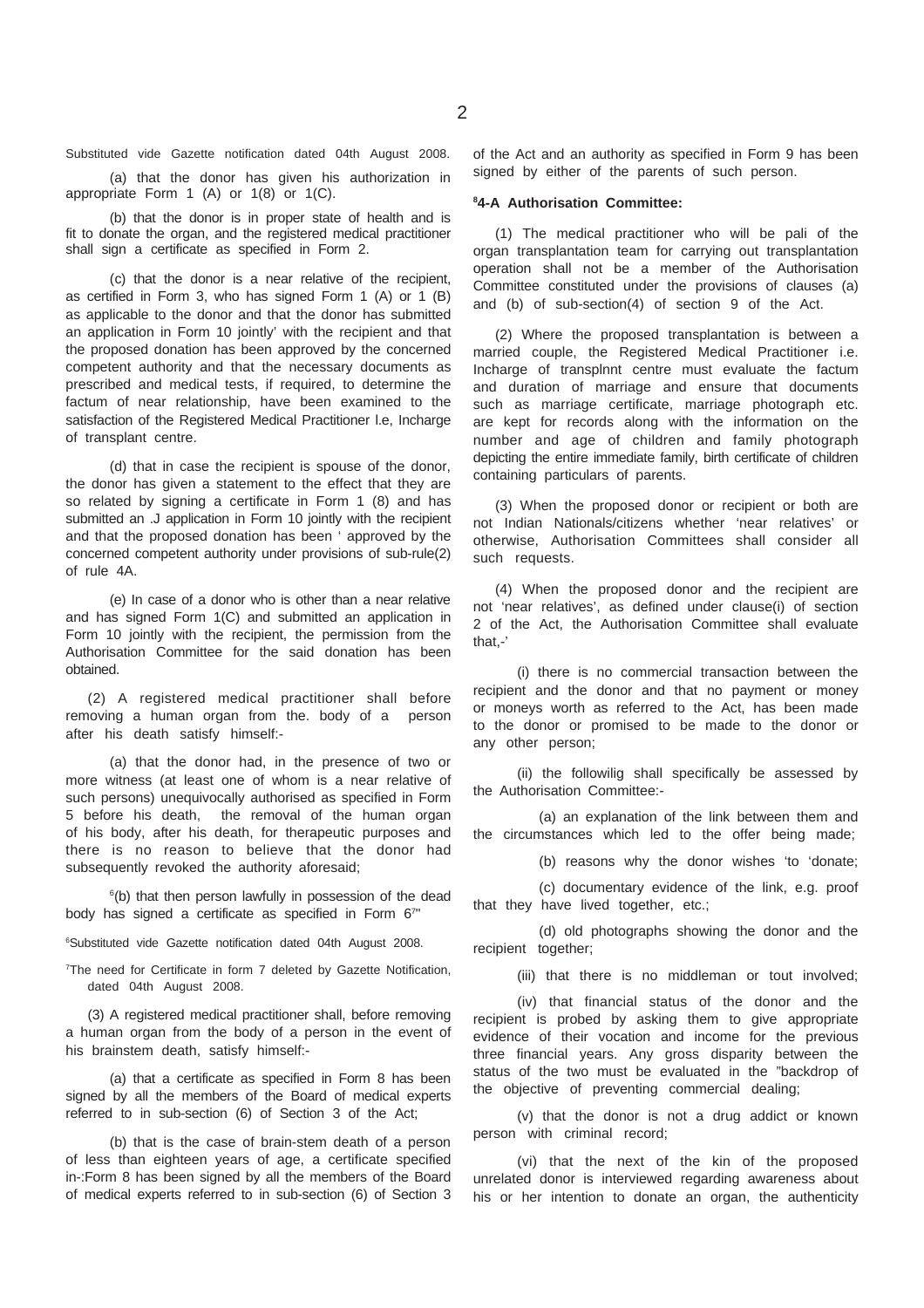of the link between the donor and the recipient and the reasons for donation. Any strong views or disagreement or objection of such kin shall also be recorded and taken note of.'

8Inserted vide Gazette notification dated 04th August 2008.

#### **5. Preservation of Organs**

The organ removed shall be preserved according to current and accepted scientific methods in order to ensure viability for the purpose of transplantation.

9 6. The donor and the recipient shall make jointly an application to grant approval for removal and transplantation of a human organ, to the concerned competent authority or Authorisation Committee as specified in Form 10. The Authorisation Committee shall take a decision on such application in accordance with the guidelines in rule 6-A."

9Substituted vide Gazette notification dated 04th August 2008.

#### **106(A) Composotion of Authorisation Committees.**

1. There shall be one State level Authorisation Committee.

2. Additional authorisation committees may be set up at various levels as per norms given below, namely:—

(i) no member from transplant team of the institution should be a member of the respective Authorisation Committee. All Foreign Nationals (related and unrelated) should go to 6 Authorisation Committee' as abundant precaution needs to be taken in such cases;

(ii) Authorisation Committee should, be Hospital based in Metro and big Cities if the number of transplants exceed 25 in a year at the respective transplantation centres. In smaller towns, there are State or District level Committees if transplants are less than 25 in a year in the respective districts.

(A) Composition of Hospital Based Authorisation Committees: (To be constituted by the State Government and in case of Union territory by the Central Government).

(a) the senior most person officiating as Medical Director or Medical Superintendent of the Hospital;

(b) two senior medical practitioners from the same hospital who are not part of the transplant team;

(c) two members being persons of high integrity, social standing and credibility, who have served in high ranking Government positions, such as in higher judiciary, senior cadre of police service or who have served as a reader or professor in University Grants Commission approved University or are self-employed professionals of repute such as lawyers, chartered accountants and doctors (of Indian Medical Association) etc.; and.

(d) Secretary (Health) or nominee and Director Health Services or nominee.

(B) Composition of State or District Level Authorisation

Committees: (To be constituted by the State Government and in case of Union, territory by the Central Government).

(a) a Medical Practitioner officiating as Chief Medical Officer or any other equivalent post in the main/major Government Hospital of the District.

(b) two senior medical practitioners to be chosen from the pool of such medical practitioners who are residing in the concerned District and who are not part of any transplant team.

(c) two senior citizens, non-medical background (one lady) of high reputation and integrity to be chosen from the pool of such citizens residing in the same district, who have served in high ranking Government positions, such as in higher judiciary. senior cadre of police service or who have served as a reader or professor in University Grants Commission approved University or are self-employed professionals of repute such as lawyers, chartered accountants and doctors (of Indian Medical Association) etc., and

(d) Secretary (Health) or nominee and Director Health Services or nominee.

(NOTE: Effort should be made to have most of the members' ex-officio so that the need to change the composition of committee is less frequent.)

10Inserted vide Gazette notification dated 04th August 2008.

116B. The State level committees shall be formed for the purpose of providing approval or no objection certificate to the respective donor and recipient to establish the legal and residential status as a domicile state. It is mandatory that if donor, recipient and place of transplantation are from different states, then the approval or 'no objection certificate' from the respective domicile State Government should be necessary. The institution where the transplant is to be undertaken in such case the approval of Authorisation Committee is mandatory.

11Inserted vide Gazette notification dated 04th August 2008.

126C. The quorum of the Authorisation Committee should be minimum four. However, quorum ought not to be considered as complete without the participation of the Chairman. The presence of Secretary (Health) or nominee and Director of Health Services or nominee is mandatory.

12Inserted vide Gazette notification dated 04th August 2008.

136D. The format of the Authorisation Committee approval should be uniform in all the institutions in a State. The format may be notified by respective State Government.

13Inserted vide Gazette notification dated 04th August 2008.

146E. Secretariat of the Committee shall circulate copies of all applications received from the proposed donors to all members of the Committee. Such applications should be circulated along with all annexure, which may have been filed along with the applications. it the title of the meating, the Authorisation Committee should take note of all relevant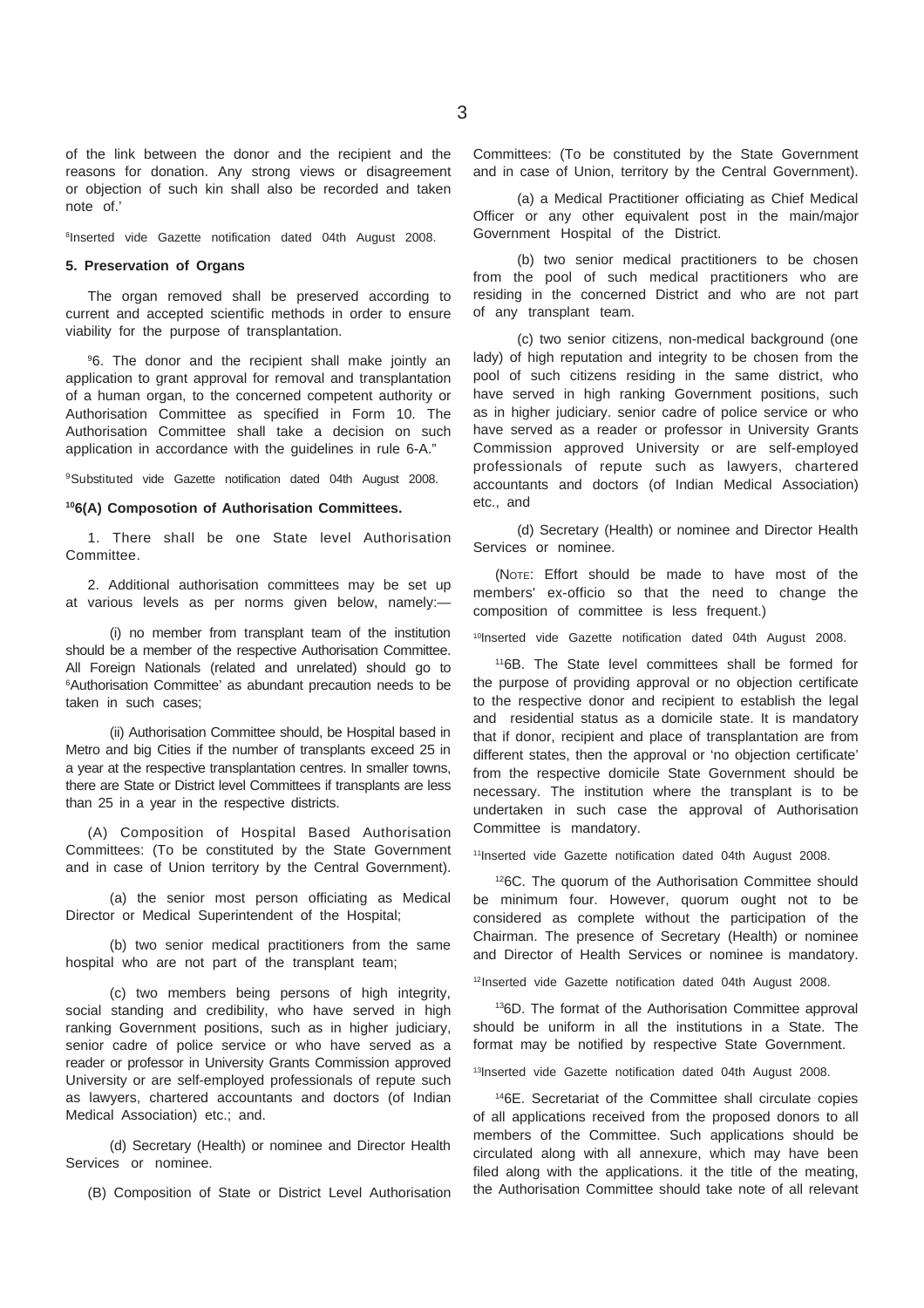contents and documents in the course of its decision making process and in the event any document or information is found to be inadequate or doubtful, explanation should be sought from the applicant and if it is considered necessary that any fact or information requires to be verified in order to confirm its veracity or correctness, the same be ascertained through the concerned officer(s) of the State! Union territory Government.

14Inserted vide Gazette notification dated 04th August 2008.

156F. The Authorisation Committee shall focus its attention on the following, namely:—

15Inserted vide Gazette notification dated 04th August 2008.

(a) Where the proposed transplant is between persons related genetically, Mother, Father, Brother, Sister, Son or Daughter (above the age of 18 years).

the concerned competent authority shall evaluate:—

(i) results of tissue typing and other basic tests;

(ii) documentary evidence of relationship e.g. relevant birth certificates and marriage certificate, certificate from Sub-divisional magistrate/ Metropolitan Magistrate/or Sarpanch of the Panchayat;

(iii) documentary evidence of identity and residence of the proposed donor e.g. Ration Card or Voters identity Card or Passport or Driving License or PAN Card or Bank Account and family photograph depicting the proposed donor and the proposed recipient along with another near relative;

(iv) if in its opinion, the relationship is not conclusively established after evaluating the above evidence, it may in its discretion direct further medical tests as prescribed as below:

(a) the tests for Human Leukocyte Antigen (HLA), Human Leukocyte Antigen- B alleles to be performed by the serological and/or Polymerase chain reaction (PCR) based Deoxyribonucleic acid (DNA) methods.

(b) test for Human Leukocyte Antigen-DR beta genes to be performed using the Polymerase chain reaction (PCR) based Deoxyribonucleic acid (DNA) methods. .

(c) the tests referred to in sub-rules (i) and (ii) shall be got done from a laboratory accredited with National Accreditation Board for Laboratories (NABL)."

(d) where the tests referred to in (i) to (iii) above do not establish a genetic relationship between the donor and the recipient, the same tests to be performed on both or at least one parent, preferably both parents. If parents are not available. same tests to be performed on such relatives of donor and recipient as are available and are willing to be tested failing which, genetic relationship between the donor and the recipient will be deemed to have not been established.

(b) The papers for approval of transplantation would be processed by the registered medical practitioner and

administrative division of the Institution for transplantation, while the approval will be granted by the Authorisation Committee.

(c) Where the proposed transplant is between a married couple (except foreigners, whose cases should be dealt by Authorisation Committee):

The concerned competent authority or authorisation committee as the case may be must evaluate all available evidence to establish the factum and duration of marriage and ensure that documents such as marriage certificate, marriage photograph is placed before the committee along with the information on the number and age of children and a family photograph depicting the entire immediate family, birth certificate of children containing the particulars of parents.

(d) Where the proposed transplant is between individuals who are not "near relatives", The authorization committee shall evaluate:—

(i) that there is no commercial transaction between the recipient and the donor. That no payment of money or moneys worth as referred to in the sections of the Act, has been made to the donor or promised to be made to the donor or any other person. In this connection the Authorisation Committee shall take into consideration:—

(a) an explanation of the link between them and the circumstances which led to the offer being made;

(b) documentary evidence of the link e.g. proof that they have lived together etc.;

(c) reasons why the donor wishes to donate; and

(d) old photographs showing the donor and the recipient together.

(ii) that there is no middleman/tout involved;

(iii) that financial status of the donor and the recipient is probed by asking them to give appropriate evidence of their vocation and income for the previous three financial years. Any gross disparity between the status of the two, must be evaluated in the backdrop of the objective of preventing commercial dealing;

(iv) that the donor is not a drug addict or a known person with criminal record;

(v) that the next of kin of the proposed unrelated donor is interviewed regarding awareness about his/her intention to donate an organ, the authenticity of the link between the donor and the recipient and the reasons for donation. Any strong views or disagreement or objection of such kin may also be recorded and taken note of;

and

(e) When the proposed donor or the recipient or both are foreigners:—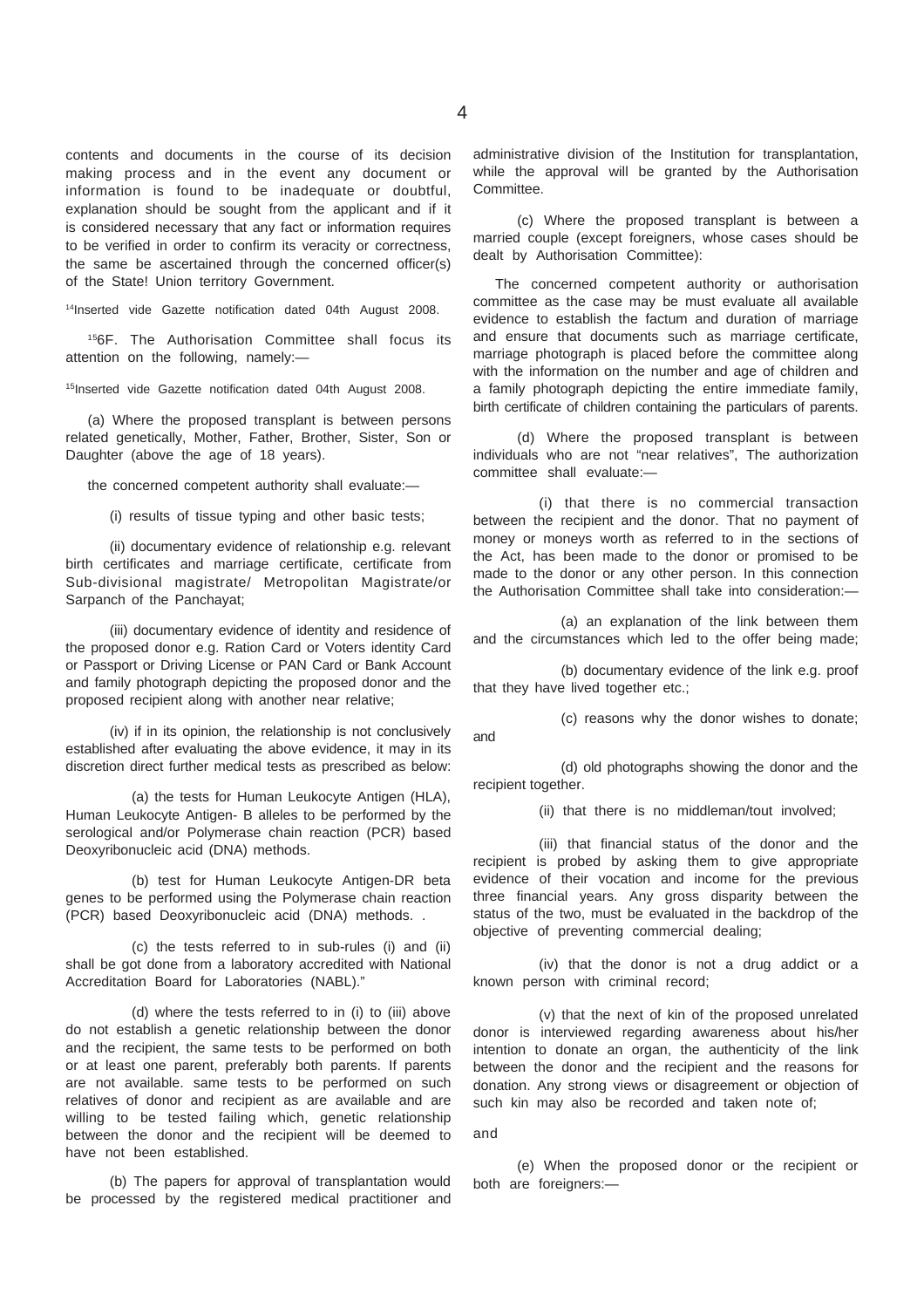(i) a senior Embassy official of the country of origin has to certify the relationship between the donor and the recipient.

(ii) Authorisation Committee shall examine the cases of Indian donors consenting to donate organs to a foreign national (who is a near relative), including a foreign national of Indian origin, with greater caution. Such cases should be considered rarely on case to case basis.

(f) In the course, of determining eligibility of the applicant to donate, the applicant should be personally interviewed by the Authorisation Committee and minutes of the interview should be recorded. Such interviews with the donors should be videographed.

(g) In case where the donor is a woman greater precautions ought to be taken. Her identity and independent consent should be confirmed by a person other than the recipient. Any document with regard to the proof of residence or domicile and particulars of parentage should be relatable to the photo identity of the applicant in order to ensure that the documents pertain to the same person, who is the proposed donor and in the event of any inadequate or doubtful information to this effect, the Authorisation Committee may in its discretion seek such other information or evidence as may be expedient and desirable in the peculiar facts of the case.

(h) The Authorisation Committee should state in writing its reason for rejecting approving the application of the proposed donor and all approvals should be subject to the following conditions:—

(i) that the approved proposed donor would be subjected to all such medical tests as required at the relevant stages to determine his biological capacity and compatibility to donate the organ in question.

(ii) further that the psychiatrist clearance would also be mandatory to certify his mental condition, awareness, absence of any overt or latent psychiatric disease and ability to give free consent.

(iii) all prescribed forms have been and would be filled up by all relevant persons involved in the process of transplantation.

(iv) all interviews to be video recorded.

(i) The authorisation committee shall expedite its decision making process and use its discretion judiciously and pragmatically in all such cases where the patient requires immediate transplantation.

(j) Every authorised transplantation centre must have its own website. The Authorisation Committee is required to take final decision within 24 hours of holding the meeting for grant of permission or rejection for transplant. The decision of the Authorisatlon Committee

should be displayed on the notice board of the hospital or Institution immediately and should reflect on the website of the hospital or Institution within 24 hours of taking the decision. Apart from this, the website of the hospital or institution must update its website regularly in respect of the total number of the transplantations done in that hospital or institution along with the details of each transplantation. The same data should be accessible for compilation, analysis and further use by respective State Governments and Central Government.

15Inserted vide Gazette notification dated 04th August 2008.

#### **7. Registration of Hospital**

(1) An application for registration shall be made to the Appropriate Authority as specified in Form 11. The application shall be accompanied by a fee of rupees one thousand payable to the Appropriate Authority by means of a bank draft or postal order.

(2) The Appropriate Authority shall, after holding an inquiry and after satisfying itself that the applicant has complied with all the requirements, grant a certificate of registration as specified in Form 12 and shall be valid for a period of five years from the date of its issue and shall be renewable.

 $16(3)$  before a hospital is registered under the provisions of this rule, it shall be mandatory for the hospital to nominate a transplant coordinator.

16 Inserted vide Gazette notification dated 4th August 2008.

## **8. Renewal of Registration**

(1) An application for the renewal of a certificate of registration shall be made to the Appropriate Authority within a period of three months prior to the date of expiry of the original certificate of registration and shall be accompanied by a fee of rupees five hundred payable to the Appropriate Authority by means of a bank draft or postal order.

(2) A renewal certificate of registration shall be as specified in Form 13 and shall be valid for a period of five years.

(3) If, after an inquiry including inspection of the hospital and scrutiny of its past performance and after giving an opportunity to the applicant, the Appropriate Authority is satisfied that the applicant, Since grant of certificate of registration under sub-rule (2) of Rule 7 has not complied with the requirements of this Act and Rules made there under and conditions subject to which the certificate of registration has been granted, shall, for reasons to be recorded in writing, refuse to grant renewal of the certificate of registration.

## **179 Conditions for Grant of Certificate of Registration**

No hospital shall be granted a certificate of registration under this Act unless it fulfils the following requirement of manpower, equipment, specialized services and facilities as laid down below:—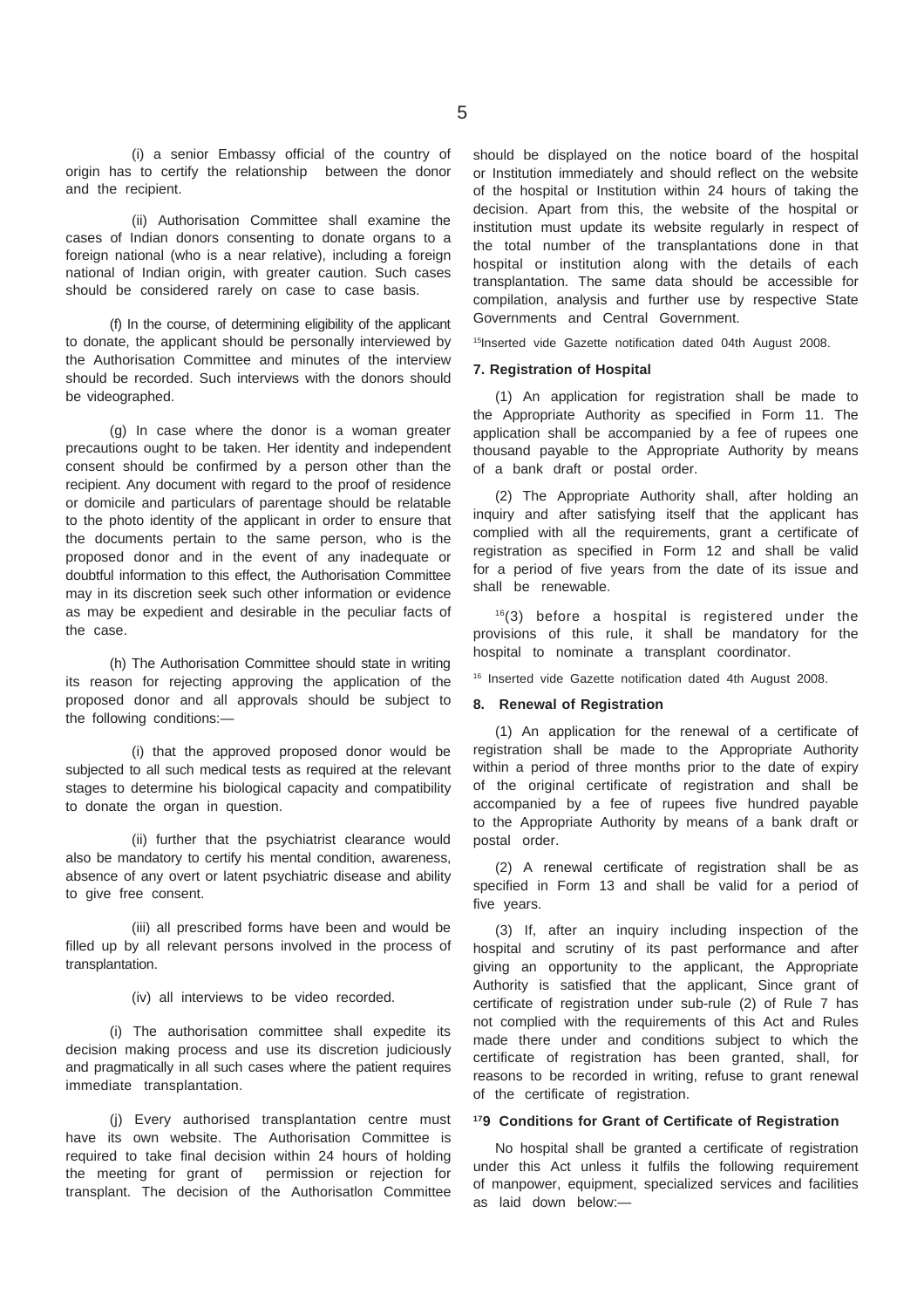**A General Manpower Requirement Specialised Services and Facilities:**

(1) 24 hours availability of medical and surgical, (senior and junior) staff.

(2) 24 hours availability of nursing staff, (general and speciality trained).

(3) 24 hours availability of Intensive Care Units with adequate equipments, staff and support system, including specialists in anaesthesiology, intensive care.

(4) 24 hours availability of laboratory with multiple'discipline testing facilities including but not limited to Microbiology, Bio-Chemistry, Pathology and Hematology and Radiology departments with trained staff.

(5) 24 hours availability of Operation Theater facilities (OT facilities) for planned and emergency procedures with adequate staff, support system and equipments.

(6) 24 hours availability of communication system, with power backup, including but not limited to multiple line telephones, public telephone systems, fax, computers and paper photo-imaging machine.

(7) Experts (Other than the experts required for the relevant transplantation) of relevant and associated specialties including but not limited to and depending upon the requirements, the experts in internal medicine, diabetology, gastroenterology, nephrology, neurology, paediatrics, gynaecology immunology and cardiology etc. should be available to the transplantation centre.

#### **B Equipments:**

Equipments as per current and expected scientific requirements specific to organ or organs being transplanted. The transplant centre should ensure the availability of the accessories, spare-parts and back-up/maintenance/service support system in relation to all relevant equipments.

## **C Experts and their qualifications:**

(A) Kidney Transplantation:

M.S. (Gen.) Surgery or equivalent qualification with three years post M.S. training in a recognised center in India or abroad and having attended to adequate number of renal transplantation as an active member of team.

(B) Transplantation of liver and other abdominal organs

M.S. (Gen.) Surgery or equivalent qualification with adequate post M.S. training in an established center with a reasonable experience of performing liver transplantation as an active member of team.

(C) Cardiac, Pulmonary, Cardio-Pulmonary Transplantation:

M.Ch. Cardio-thoracic and vascular surgery or equivalent qualification in India or, abroad with at least 3 years experience as an active member of the team performing an adequate number of open heart operations per year and well-versed with Coronary by-pass surgery and Heart-valve surgery.

(D) Cornea Transplantation:

M.D./M.S. Ophthalmology or equivalant qualification with one year post M.D./M.S. training in a recognised hospital carrying out Corneal transplant operations.

<sup>17</sup> Substituted vide Gazette notification dated 4th August 2008.

## **10. Appeal**

(1) Any person aggrieved by an order of the Authorisation Committee under sub-section (6) of Section 9 or by an order of the Appropriate Authority under sub- section (2) of Section 15 and Section 16 of the Act, may, within thirty days from the date of receipt of the order, prefer an appeal to the Central Government.

(2) Every appeal shall be in writing and shall be accompanied by a copy of the order appealed against.

[F.No. S. 12011/12/2007-MS]

VINEET CHAWDHRY, *Joint Secretary to the Govt. of India.*

1. Principal rules were published in the Gazette of India notification No: S-12011/2/1994-MS dated the 4th February, 1995 Extraordinary, under G.S.R.No, 51 (E).

2. Amendment to the rules were published in the Gazette of India notification, No: S.1201/12/2007-MS dated 31-7-2008 Extraordinary, under G.S.R. 571 (E) dated 4th August, 2008.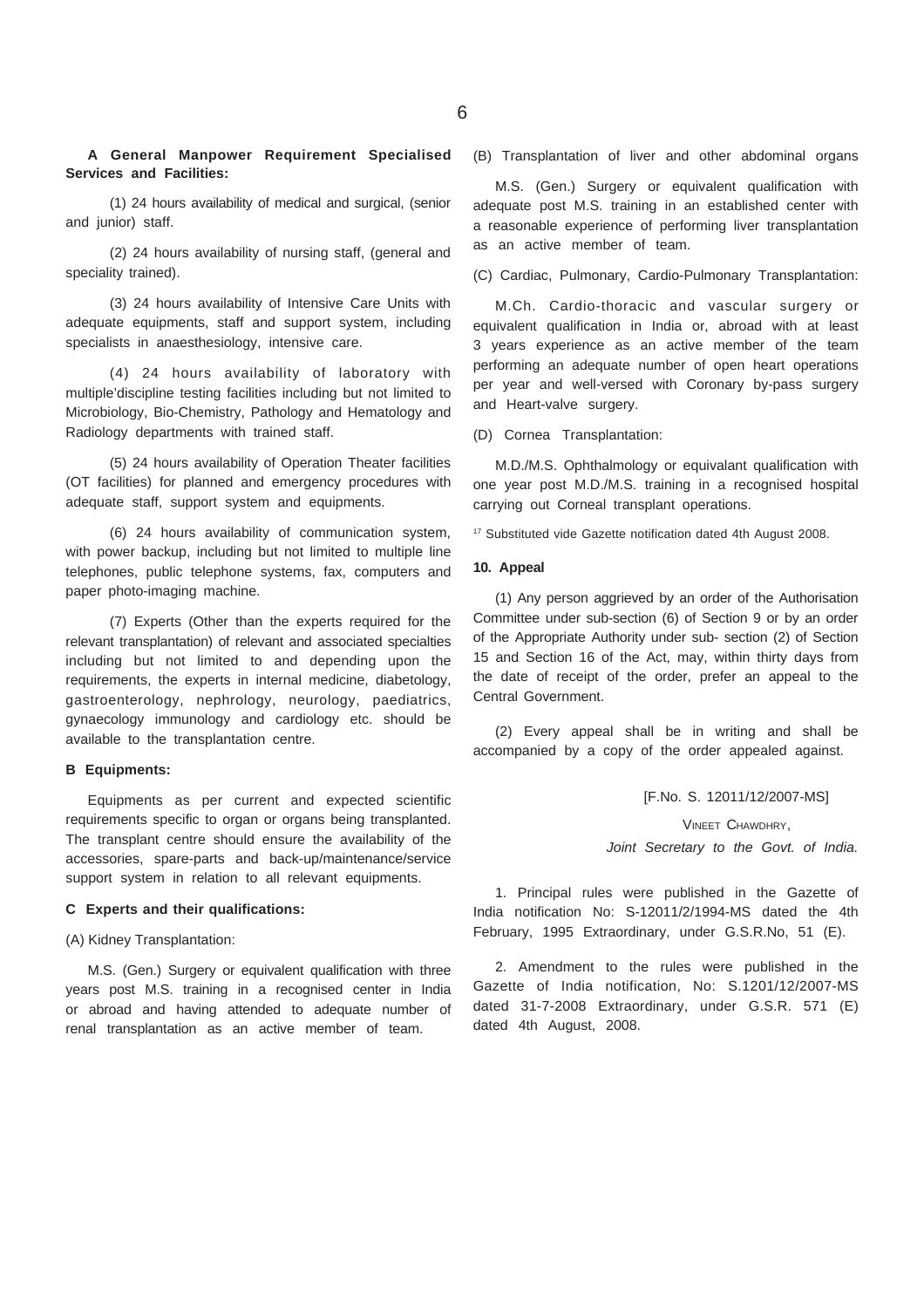## $18$ FORM  $1(A)$ (Page  $1$  of 2) (To be completed by the prospective related donor) (See Rule 3)

|                                                        | To be affixed                  |
|--------------------------------------------------------|--------------------------------|
| and this is my photograph                              | and<br>attested by             |
|                                                        | Notary                         |
| Photograph of the Donor<br>(Attested by Notary Public) | Public after it is<br>affixed. |
|                                                        |                                |
| My permanent home address is                           |                                |
|                                                        |                                |
| My present home address is                             |                                |
|                                                        |                                |
|                                                        |                                |
| (Photocopy attached)<br>and/or<br>(Photocopy attached) |                                |
| and/or                                                 |                                |
| (Photocopy attached)                                   |                                |
| and/or                                                 |                                |
| $^{\tiny{\text{}}\star}$<br>(Photocopy attached)       |                                |
| and/or                                                 |                                |
|                                                        |                                |
| and/or                                                 |                                |
| $\ast$                                                 |                                |
|                                                        |                                |
| are as follows:                                        |                                |

<sup>18</sup>Form 1A inserted vide Gazette notification dated 4th August 2008

 $to$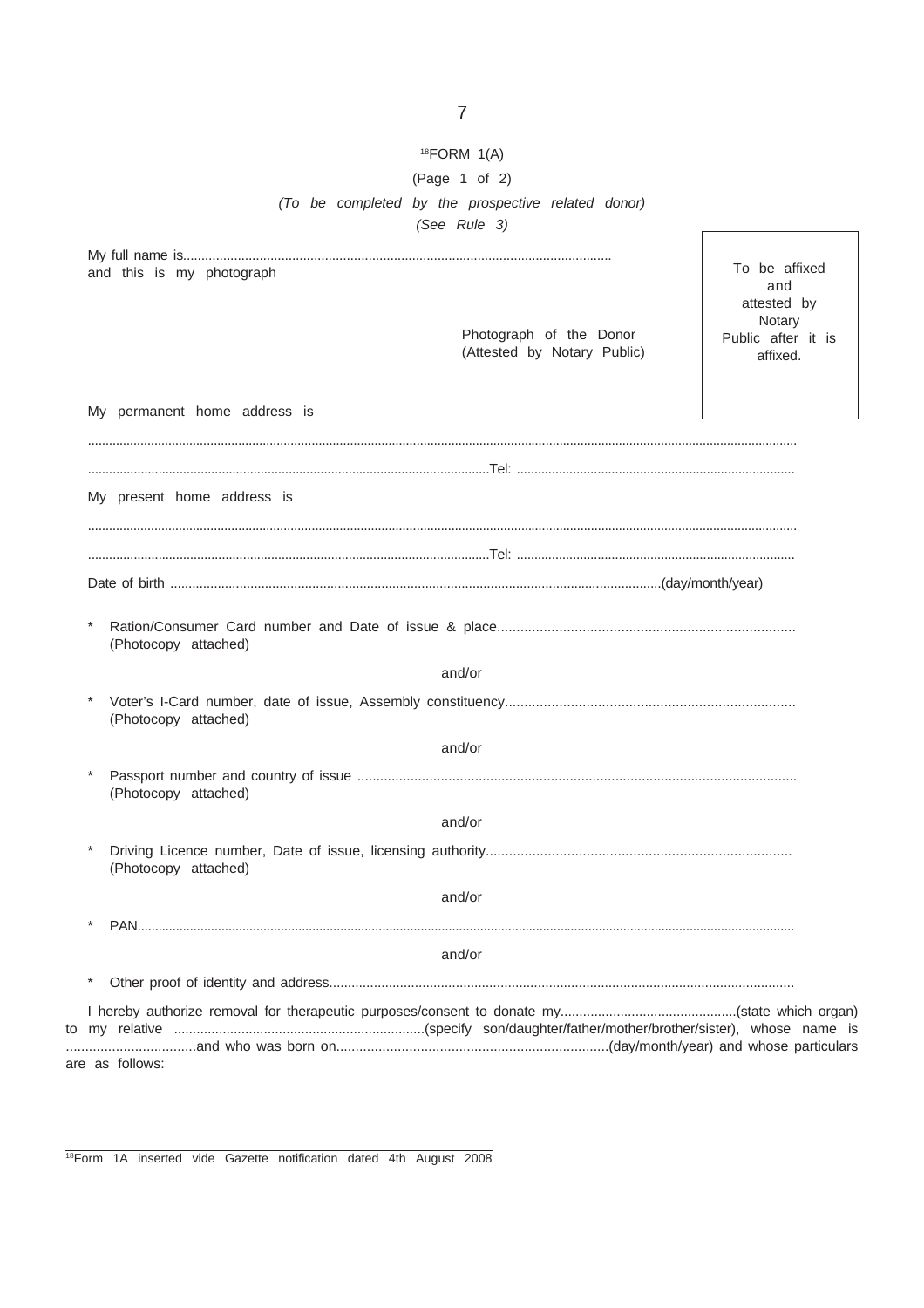|       | Photograph of the Recipient<br>(Attested by Notary Public)                                                                                                              | To be affixed<br>and<br>attested by<br>Notary<br>Public after it is<br>affixed. |
|-------|-------------------------------------------------------------------------------------------------------------------------------------------------------------------------|---------------------------------------------------------------------------------|
|       |                                                                                                                                                                         |                                                                                 |
|       | (Photocopy attached)                                                                                                                                                    |                                                                                 |
|       | and/or                                                                                                                                                                  |                                                                                 |
|       |                                                                                                                                                                         |                                                                                 |
|       | (Photocopy attached)                                                                                                                                                    |                                                                                 |
|       | and/or                                                                                                                                                                  |                                                                                 |
|       |                                                                                                                                                                         |                                                                                 |
|       | (Photocopy attached)                                                                                                                                                    |                                                                                 |
|       | and/or                                                                                                                                                                  |                                                                                 |
|       |                                                                                                                                                                         |                                                                                 |
|       | (Photocopy attached)                                                                                                                                                    |                                                                                 |
|       | and/or                                                                                                                                                                  |                                                                                 |
|       |                                                                                                                                                                         |                                                                                 |
|       | and/or                                                                                                                                                                  |                                                                                 |
|       |                                                                                                                                                                         |                                                                                 |
|       | I solemnly affirm and declare that:                                                                                                                                     |                                                                                 |
|       |                                                                                                                                                                         |                                                                                 |
| that: | Sections 2,9 and 19 of The Transplantation of Human Organs Act 1994 have been explained to me and I confirm                                                             |                                                                                 |
|       | 1. I understand the nature of criminal offences referred to in the sections.                                                                                            |                                                                                 |
|       | 2. No payment of money or money's worth as referred to in the sections of the Act has been made to me<br>or will be made to me or any other person.                     |                                                                                 |
|       | will without any undue pressure, inducement, influence or allurement.                                                                                                   |                                                                                 |
|       | 4. I have been given a full explanation of the nature of the medical procedure involved and the risks involved                                                          |                                                                                 |
|       | 5. I under the nature of that medical procedure and of the risks to me as explained by that practitioner.                                                               |                                                                                 |
|       | 6. I understand that I may withdraw my consent to the removal of that organ at any time before the operation takes<br>place.                                            |                                                                                 |
|       | 7. I state that particulars filled by me in the form are true and correct to my knowledge and nothing material has<br>been concealed by me.                             |                                                                                 |
|       | Signature of the prospective donor                                                                                                                                      | Date                                                                            |
|       | Nore:—To be sworn before Notary public, who while attesting shall ensure that the person/persons swearing the<br>affidavit(s) Signs(s) on the Notary Register, as well. |                                                                                 |
|       | $\sqrt{ }$ wherever applicable.                                                                                                                                         |                                                                                 |
|       | $19$ FORM $1(B)$                                                                                                                                                        |                                                                                 |
|       |                                                                                                                                                                         |                                                                                 |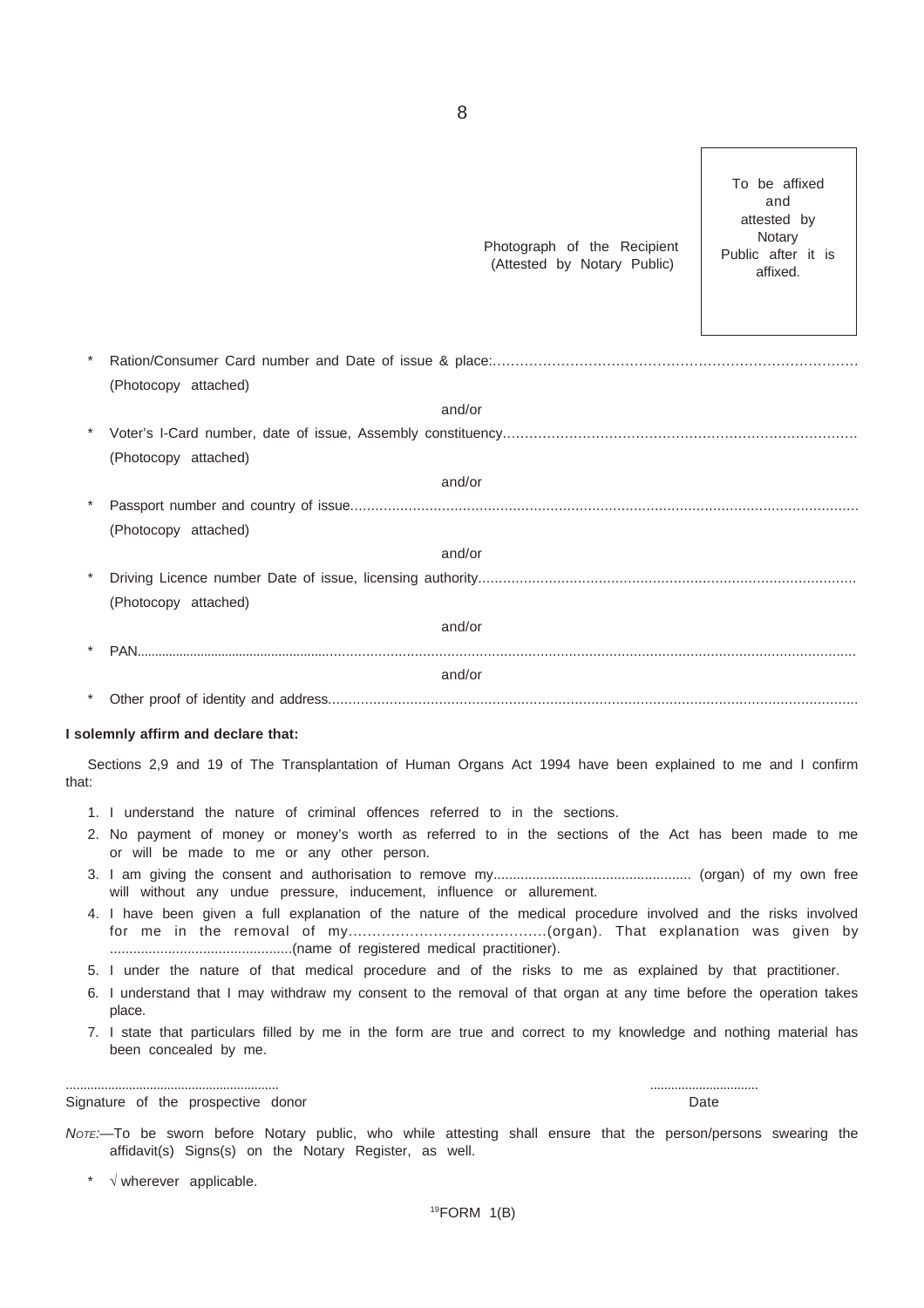## (Page 1 of 2) *(To be completed by the prospective spousal donor) (See Rule 3)*

| and this is my photograph<br>My permanent home address is | Photograph of the Donor<br>(Attested by Notary Public) | To be affixed<br>and<br>attested by<br>Notary<br>Public after it is<br>affixed. |
|-----------------------------------------------------------|--------------------------------------------------------|---------------------------------------------------------------------------------|
|                                                           |                                                        |                                                                                 |
|                                                           |                                                        |                                                                                 |
|                                                           |                                                        |                                                                                 |
|                                                           |                                                        |                                                                                 |
|                                                           |                                                        |                                                                                 |
|                                                           |                                                        |                                                                                 |
|                                                           |                                                        |                                                                                 |

| Photograph of the Recipient<br>(Attested by Notary Public)                      | To be affixed<br>and<br>attested by<br>Notary<br>Public after it is<br>affixed. |
|---------------------------------------------------------------------------------|---------------------------------------------------------------------------------|
| (Photocopy attached)                                                            |                                                                                 |
| and/or                                                                          |                                                                                 |
| (Photocopy attached)                                                            |                                                                                 |
| and/or                                                                          |                                                                                 |
| (Photocopy attached)                                                            |                                                                                 |
| and/or                                                                          |                                                                                 |
| (Photocopy attached)                                                            |                                                                                 |
| and/or                                                                          |                                                                                 |
| <b>PAN</b>                                                                      |                                                                                 |
| and/or                                                                          |                                                                                 |
|                                                                                 |                                                                                 |
| <sup>19</sup> Form 1B inserted vide Gazette notification, dated 4th August 2008 |                                                                                 |

I submit the following as evidence of being married to the recipient:-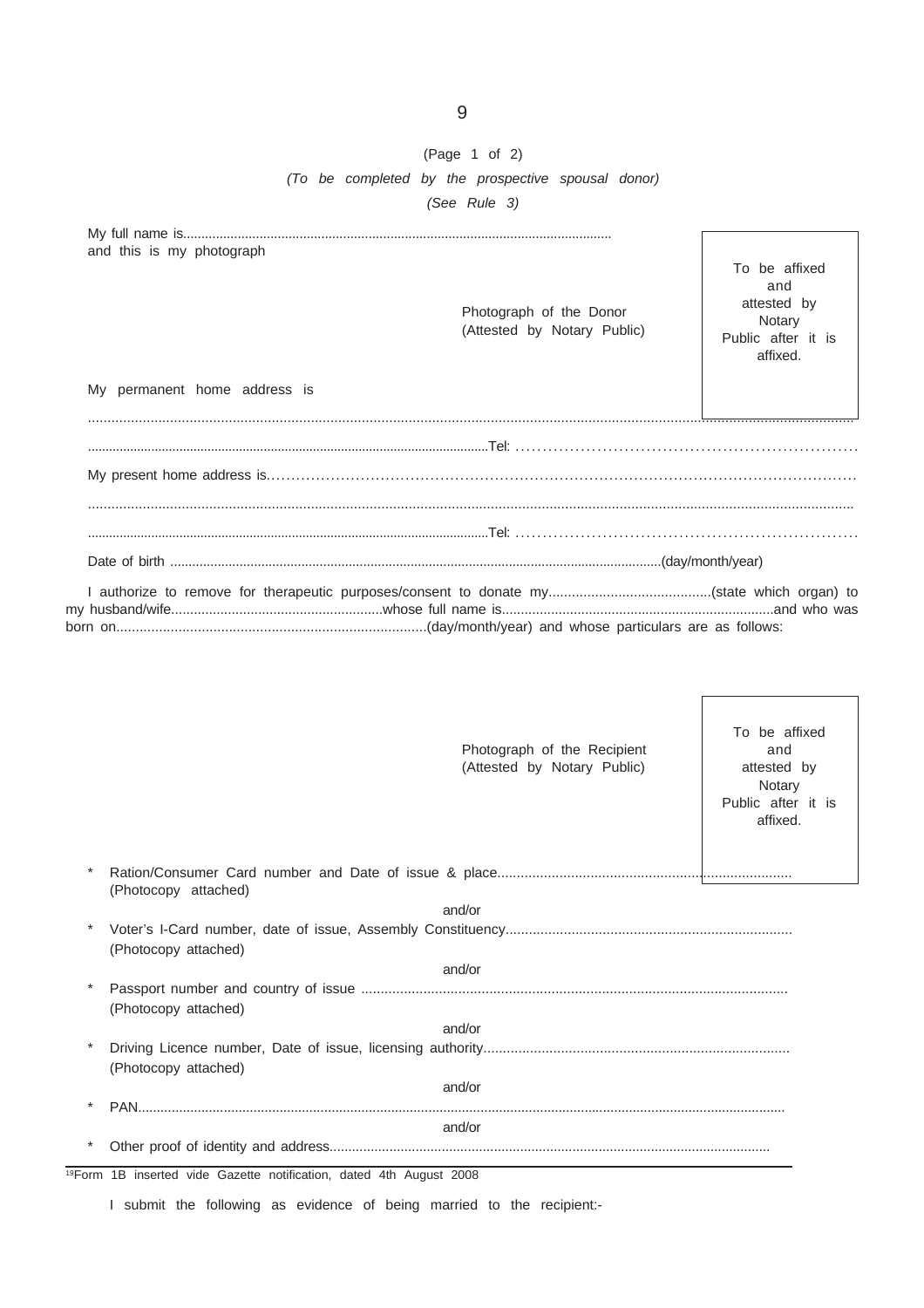- (a) A certified copy of a marriage certificate
- OR

(b) An affidavit of a 'near relative' confirming the status of marriage to be sworn before Class-I Magistrate/Notary Public.

- (c) Family photographs
- (d) Letter from member of Gram Panchayat/Tehsildar/Block Development Officer/MLA/MP certifying factum and status of marriage.

OR

(e) Other credible evidence

#### **I solemnly affirm and declare that:**

Sections 2,9 and 19 of The Transplantation of Human Organs Act, 1994 have been explained to me and I confirm that:

- 1. I understand the nature of criminal offences referred to in the sections.
- 2. No payment of money or money's worth as referred to in the Sections of the Act has been made to me or will be made to me or any other person.
- 3. I am giving the consent and authorisation to remove my................................................... (organ) of my own free will without any undue pressure, inducement, influence or allurement.
- 4. I have been given a full explanation of the nature of the medical procedure involved and the risks involved for me in the removal of my..........................................(organ). That explanation was given by ...............................................(name of registered medical practitioner).
- 5. I under the nature of that medical procedure and of the risks to me as explained by that practitioner.
- 6. I understand that I may withdraw my consent to the removal of that organ at any time before the operation takes place.
- 7. I state that particulars filled by me in the form are true and correct to my knowledge and nothing material has been concealed by me.

............................................................. ...............................

Signature of the prospective donor **Date** 

*Note:—*To be sworn before Notary Public, who while attesting shall ensure that the person/persons swearing the affidavit(s) signs(s) on the Notary Register, as well.

\* √ wherever applicable.

20FORM 1(C)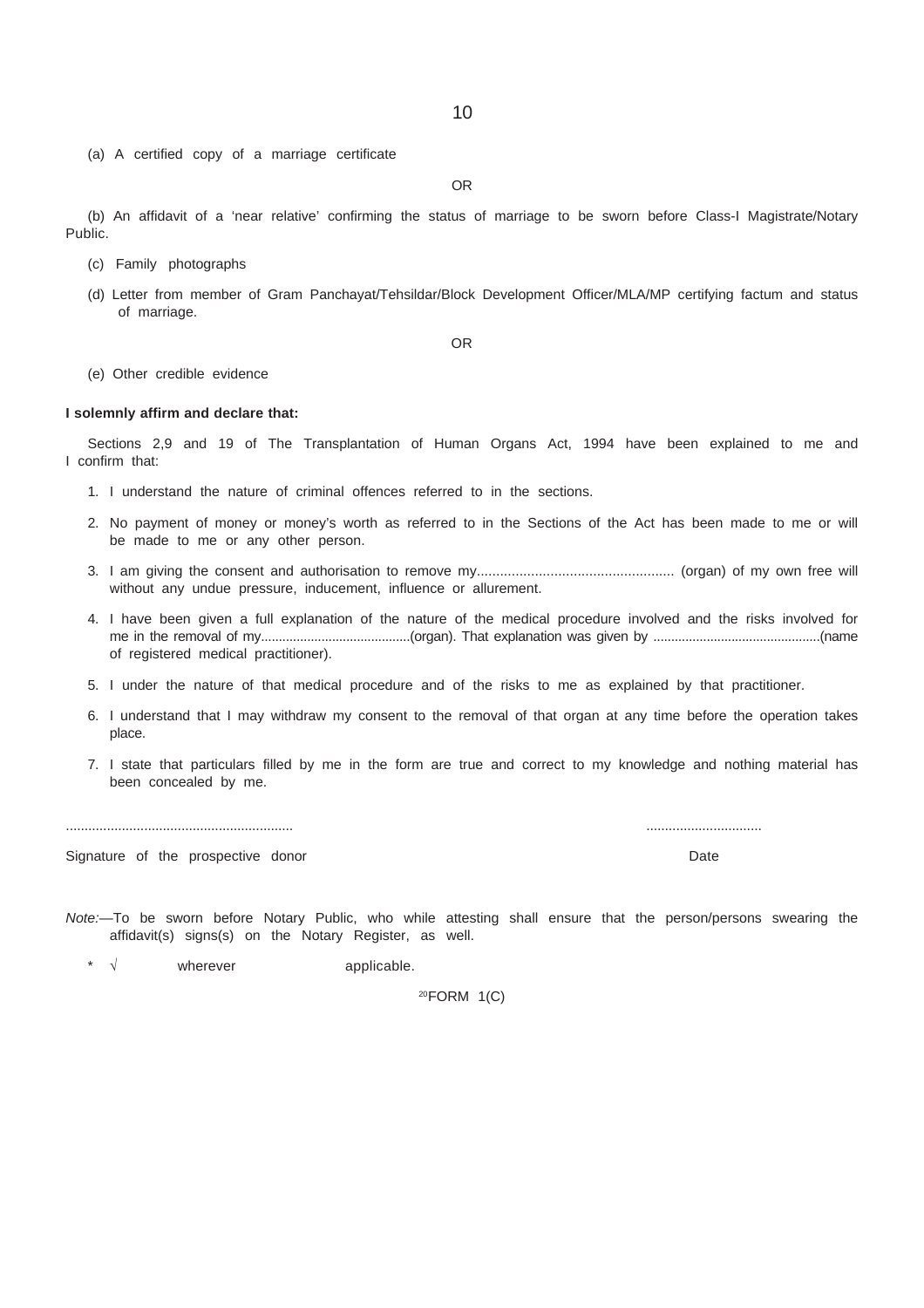## (Page 1 of 2) (To be completed by the prospective un-related donor) (See Rule 3)

| and this is my photograph   |                      |
|-----------------------------|----------------------|
|                             | To be affixed<br>and |
|                             | attested by          |
| Photograph of the Donor     | Notary               |
| (Attested by Notary Public) | Public after it is   |
|                             | affixed.             |
|                             |                      |
|                             |                      |
|                             |                      |
| My present home address is  |                      |
|                             |                      |
|                             |                      |
|                             |                      |
|                             |                      |
| (Photocopy attached)        |                      |
| and/or                      |                      |
|                             |                      |
| (Photocopy attached)        |                      |
| and/or                      |                      |
|                             |                      |
| (Photocopy attached)        |                      |
| and/or                      |                      |
|                             |                      |
| (Photocopy attached)        |                      |
| and/or                      |                      |
|                             |                      |
|                             |                      |
| and/or                      |                      |
|                             |                      |
|                             |                      |
|                             |                      |
|                             |                      |
|                             |                      |
|                             |                      |

<sup>20</sup> Form 1C inserted vide Gazette notification, dated 4th August 2008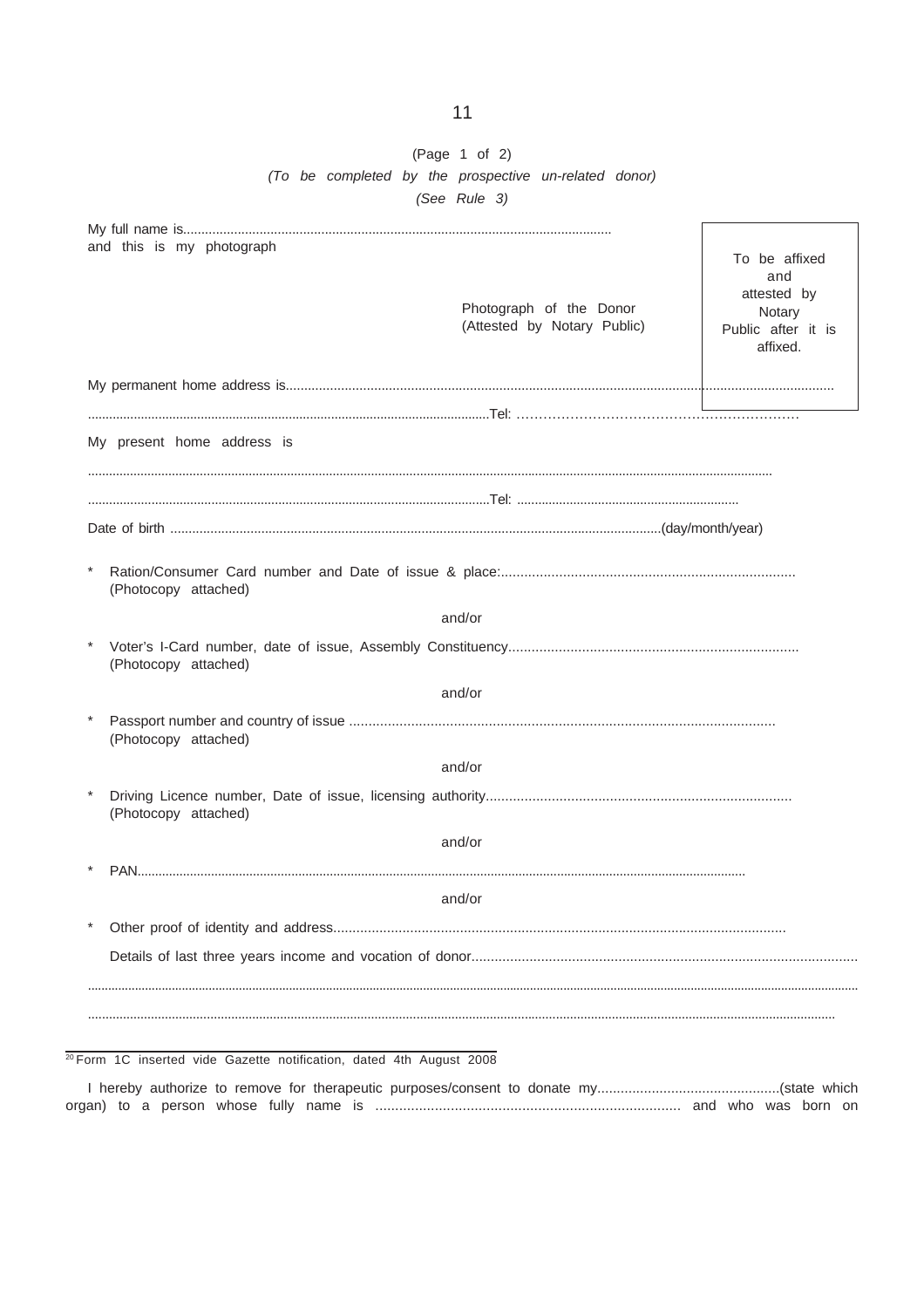.......................................................................(day/month/year) and whose particulars are as follows:

|  |                                                                                                                                                                         | Photograph of the Recipient<br>(Attested by Notary Public) | To be affixed<br>and<br>attested by<br>Notary<br>Public after it is<br>affixed. |
|--|-------------------------------------------------------------------------------------------------------------------------------------------------------------------------|------------------------------------------------------------|---------------------------------------------------------------------------------|
|  | (Photocopy attached)                                                                                                                                                    |                                                            |                                                                                 |
|  | and/or                                                                                                                                                                  |                                                            |                                                                                 |
|  | (Photocopy attached)                                                                                                                                                    |                                                            |                                                                                 |
|  | and/or                                                                                                                                                                  |                                                            |                                                                                 |
|  | (Photocopy attached)                                                                                                                                                    |                                                            |                                                                                 |
|  | and/or                                                                                                                                                                  |                                                            |                                                                                 |
|  | (Photocopy attached)                                                                                                                                                    |                                                            |                                                                                 |
|  | and/or                                                                                                                                                                  |                                                            |                                                                                 |
|  |                                                                                                                                                                         |                                                            |                                                                                 |
|  |                                                                                                                                                                         |                                                            |                                                                                 |
|  | and/or                                                                                                                                                                  |                                                            |                                                                                 |
|  | I solemnly affirm and declare that:                                                                                                                                     |                                                            |                                                                                 |
|  | Sections 2, 9 and 19 of The Transplantation of Human Organs Act, 1994 have been explained to me and<br>I confirm that:                                                  |                                                            |                                                                                 |
|  | 1. I understand the nature of criminal offences referred to in the Sections.                                                                                            |                                                            |                                                                                 |
|  | 2. No payment of money or money's worth as referred to in the Sections of the Act has been made to me or will<br>be made to me or any other person.                     |                                                            |                                                                                 |
|  | without any undue pressure, inducement, influence or allurement.                                                                                                        |                                                            |                                                                                 |
|  | 4. I have been given a full explanation of the nature of the medical procedure involved and the risks involved for<br>of registered medical practitioner).              |                                                            |                                                                                 |
|  | 5. I under the nature of that medical procedure and of the risks to me as explained by that practitioner.                                                               |                                                            |                                                                                 |
|  | 6. I understand that I may withdraw my consent to the removal of that organ at any time before the operation takes<br>place.                                            |                                                            |                                                                                 |
|  | 7. I state that particulars filled by me in the form are true and correct to my knowledge and nothing material has<br>been concealed by me.                             |                                                            |                                                                                 |
|  | Signature of the prospective donor                                                                                                                                      |                                                            | Date                                                                            |
|  | Note:-To be sworn before Notary Public, who while attesting shall ensure that the person/persons swearing the<br>affidavit(s) signs(s) on the Notary Register, as well. |                                                            |                                                                                 |
|  |                                                                                                                                                                         |                                                            |                                                                                 |

\* √ wherever applicable.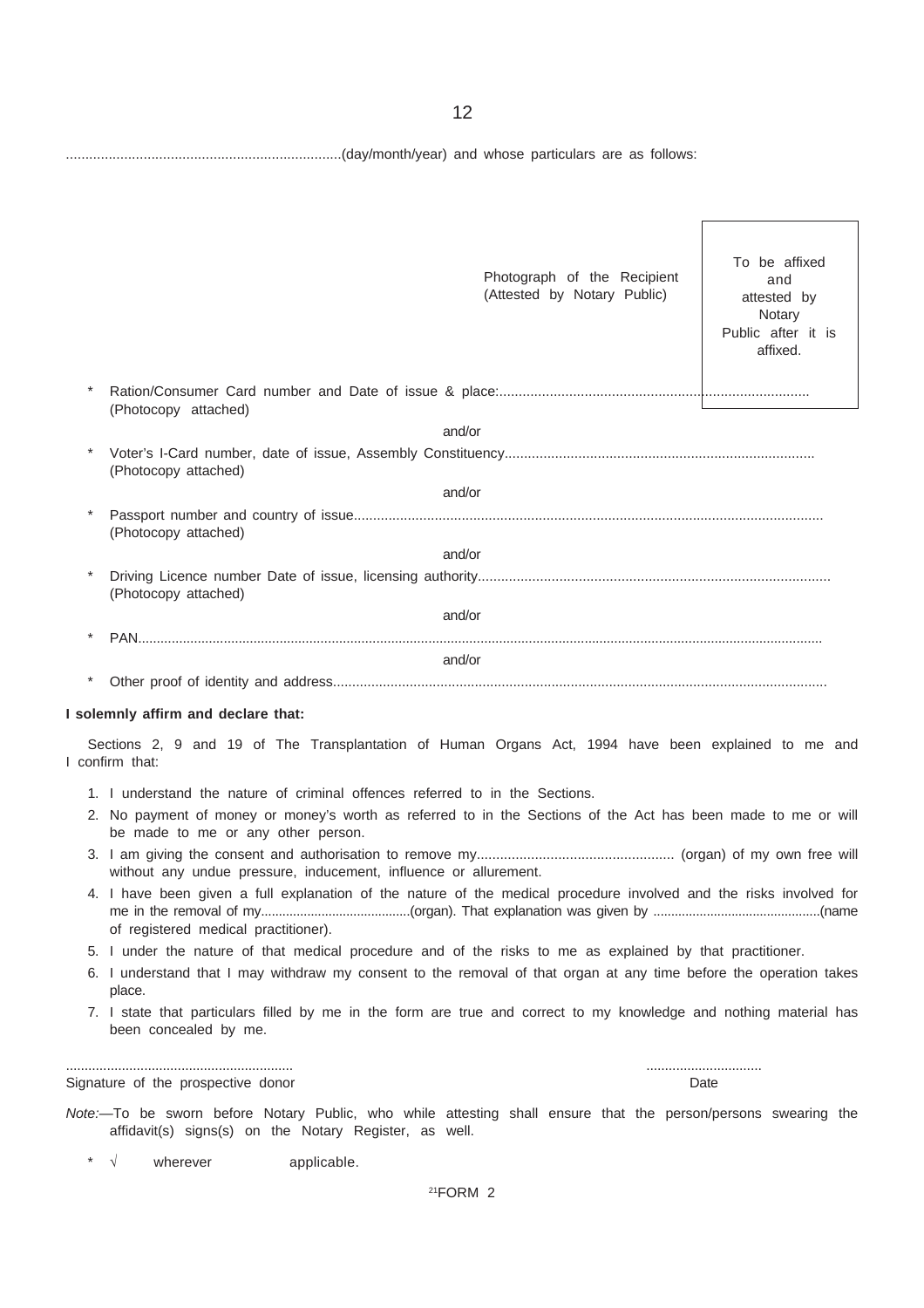## [*See* rule 4(1) (b)]

*(To be completed by the concerned Medical Practitioner)*

I, Dr................................................................ possessing qualification of.......................................................registered as medical practitioner at serial no ..........................................................by the...........................................................Medical Council, certify that I have examined Shri / Smt./Km. ..................................................................S/o, D/o., W/o Shri.................................................... aged ..........who has given informed consent about donation of the organ, namely (name of the organ)......................................................................to Shri/Smt./Km.. ......................................................................who is a 'near relative', of the donor/other than near relative of the donor; who had been approved by the Authorisation Committee/Registered Medical Practitioner i.e. Incharge of transplant centre (as the case may be) and that the said donor is in proper state of health and is medically fit to be subjected to the procedure of organ removal.

Place: ........................................... ........................................................

Signature of Doctor

Date: ............................................... Seal

To be affixed (pasted) and attested by the

and seal should partially appear on photograph and document without disfiguring the face in photograph.

(Attested by doctor) (Attested by the doctor)

To be affixed (pasted) and attested by the doctor concerned. The signatures and seal should partially appear on photograph and document without disfiguring the

Photograph of the Donor Photograph of the recipient

 $21$  Form 2 substituted vide Gazette notification dated 4th August 2008

doctor concerned. The signatures

face in photograph.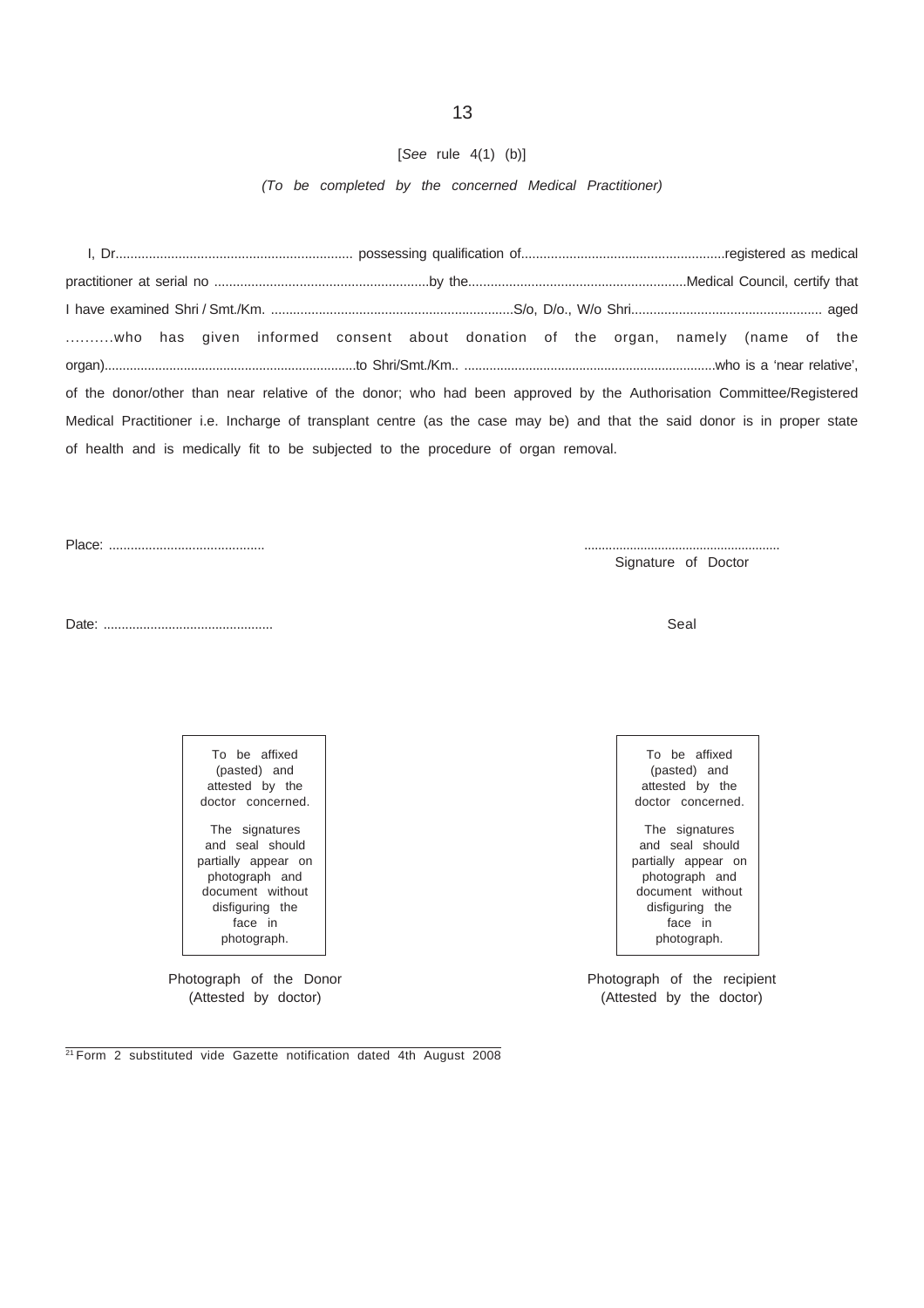## $22$  FORM 3

## [See Rule  $4(1)$  (C)]

by the said donor are related to each other as brother/sister/mother/father/son/daughter as per their statement and the fact of this relationship has been established not established by the results of the tests for Antigenic Products of the Human Major Histocompatibility Complex. The results of the tests are attached.

 Signature

(To be signed by the Head of the Laboratory)

Seal

<sup>22</sup> Form 3 substituted vide Gazette notification dated 4th August 2008

## FORM 4

## [See Rule  $4(1)$  (d)]

| οf  |  |
|-----|--|
| the |  |

to each other as spouse according to the statement given by them and their statement has been confirmed by means of following evidence before effecting the organ removal from the body of the said Shri/Smt/ 

**OR** 

statement is not practicable.

Plaice..............................

Signature of Regd. Medical Practitioner

Date................................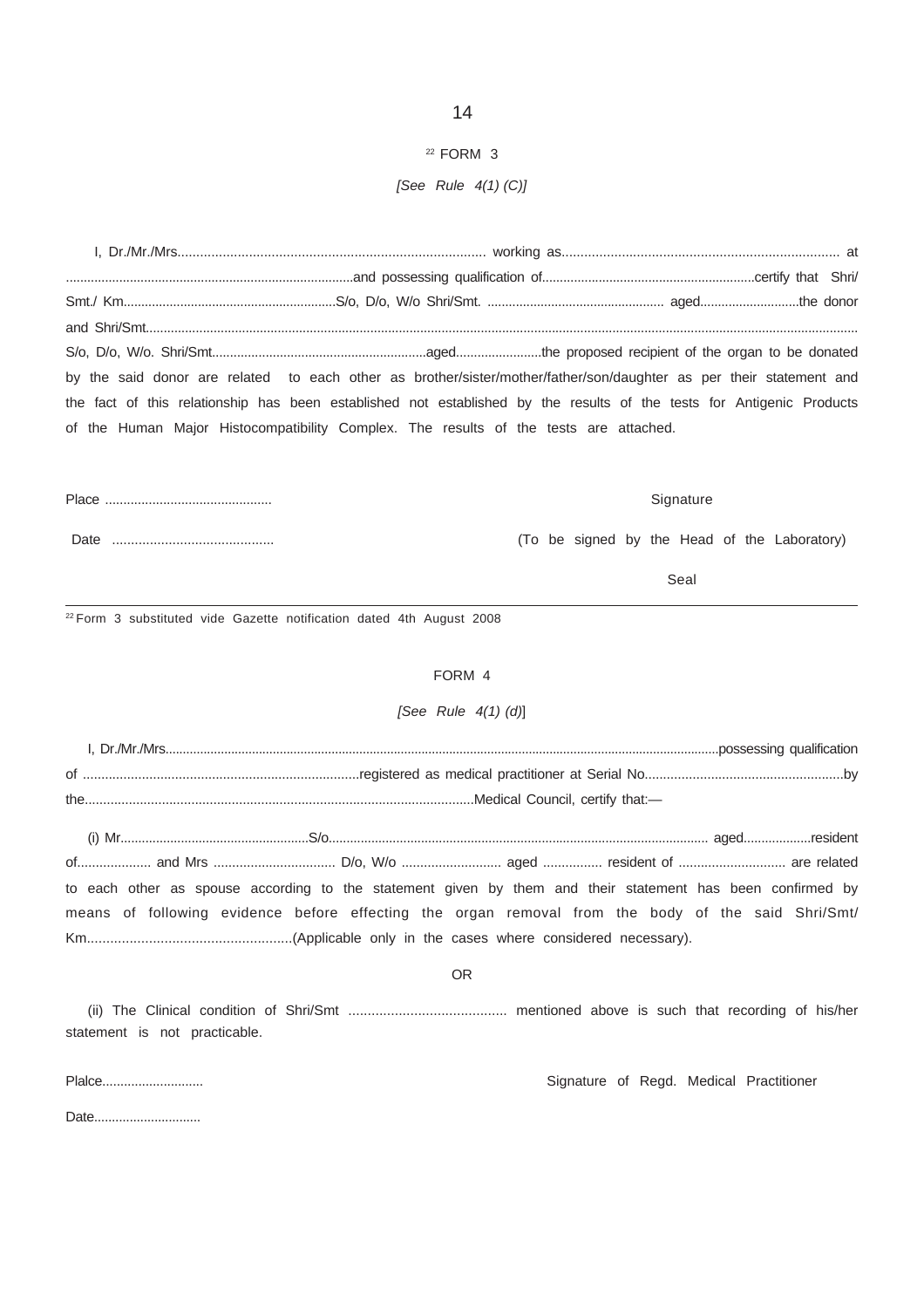| [See Rule $4(2)(a)$ ]                                                                             |  |  |  |  |        |                    |  |  |  |  |
|---------------------------------------------------------------------------------------------------|--|--|--|--|--------|--------------------|--|--|--|--|
|                                                                                                   |  |  |  |  |        |                    |  |  |  |  |
|                                                                                                   |  |  |  |  |        |                    |  |  |  |  |
| present of persons mentioned below hereby unequivocally authorise the removal of my organ/organs, |  |  |  |  |        |                    |  |  |  |  |
|                                                                                                   |  |  |  |  |        |                    |  |  |  |  |
|                                                                                                   |  |  |  |  |        | Signature of Donor |  |  |  |  |
| (Signature)                                                                                       |  |  |  |  | Dated: |                    |  |  |  |  |
| $1. Shri/Smt./Km\n\frac{3}{2}$                                                                    |  |  |  |  |        |                    |  |  |  |  |
|                                                                                                   |  |  |  |  |        |                    |  |  |  |  |
| (Signature)                                                                                       |  |  |  |  |        |                    |  |  |  |  |
|                                                                                                   |  |  |  |  |        |                    |  |  |  |  |
|                                                                                                   |  |  |  |  |        |                    |  |  |  |  |

## FORM 6

[See Rule  $4(2)(b)$ ]

 $S/0, D/0, W/0...................... S/0,....$ having known that the deceased has not expressed any objection to relative of the said deceased person has objection to any of his/her organs being used for therapeutic purposes authorise removal of his/her body organs, 

| Dated |  |
|-------|--|
| Place |  |

## Signature

Person in lawful possession of the dead body. 

15

## FORM 5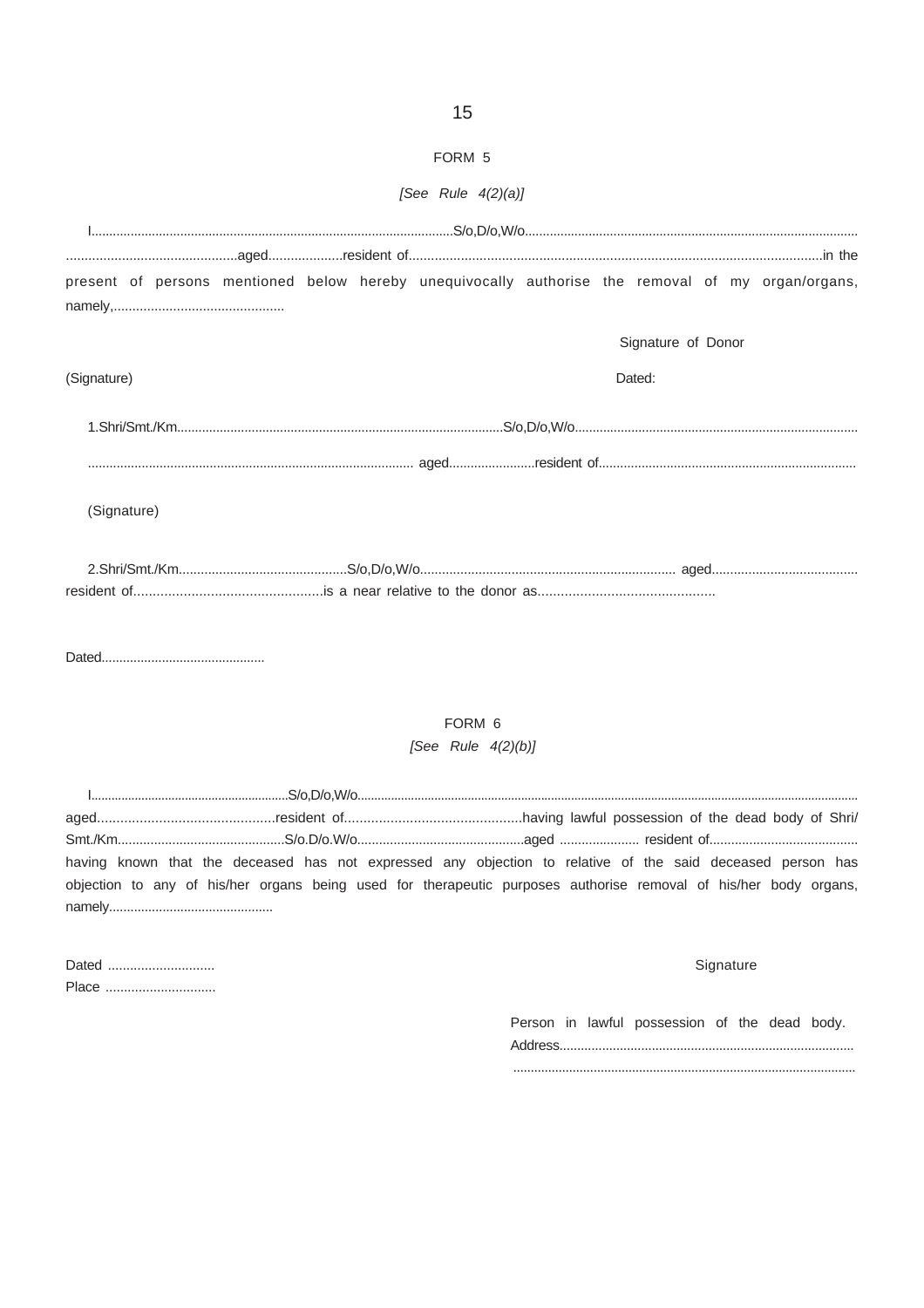## 23FORM 7

## FORM 8

## *[See Rules 4(3)(a) and (b)]*

|    |                                                                                                                                    | We, the following members of the Board of medical experts after careful personal examination hereby certify that<br>is dead on account of permanent and irreversible cessation of all functions of the brain-stem. The tests carried<br>out by us and the findings therein are recorded in the bmin-stem death Certificate annexed hereto. |
|----|------------------------------------------------------------------------------------------------------------------------------------|--------------------------------------------------------------------------------------------------------------------------------------------------------------------------------------------------------------------------------------------------------------------------------------------------------------------------------------------|
|    |                                                                                                                                    |                                                                                                                                                                                                                                                                                                                                            |
| 1. | R.M.P.-Incharge of the Hospital<br>In which brain-stem death has occurred.<br>Appropriate                                          | 2. R.M.P. nominated from the panel of<br>Names approved by the Authority.                                                                                                                                                                                                                                                                  |
| 3. | Neurologist/Neuro-Surgeon nominated<br>deceased from the panel of names<br>approved by the Appropriate Authority.                  | 4. R.M.P. treating the aforesaid person.                                                                                                                                                                                                                                                                                                   |
|    |                                                                                                                                    | BRAIN-STEM DEATH CERTIFICATE.                                                                                                                                                                                                                                                                                                              |
|    |                                                                                                                                    |                                                                                                                                                                                                                                                                                                                                            |
|    |                                                                                                                                    |                                                                                                                                                                                                                                                                                                                                            |
|    | 2. Home Address:                                                                                                                   |                                                                                                                                                                                                                                                                                                                                            |
|    | 3. Hospital Number:                                                                                                                |                                                                                                                                                                                                                                                                                                                                            |
|    | 4. Name and Address of next of kin or person<br>responsible for the patient<br>(if none exists, this must be specified)            |                                                                                                                                                                                                                                                                                                                                            |
|    | 5. Has the patient or next of kin<br>agreed To any transplant?                                                                     |                                                                                                                                                                                                                                                                                                                                            |
|    | 6. Is this a Police Case?                                                                                                          |                                                                                                                                                                                                                                                                                                                                            |
|    | (B) PRE-CONDITIONS:                                                                                                                |                                                                                                                                                                                                                                                                                                                                            |
|    |                                                                                                                                    | 1. Diagnosis: Did the patient suffer from any illness or accident that led to irreversible brain damage? Specify                                                                                                                                                                                                                           |
|    | 2. Findings of Board of Medical Experts:<br>(1) The following reversible causes of coma have been excluded: Intoxication (Alcohol) |                                                                                                                                                                                                                                                                                                                                            |

23Form 7 deleted vide Gazette notification dated 04.08.2008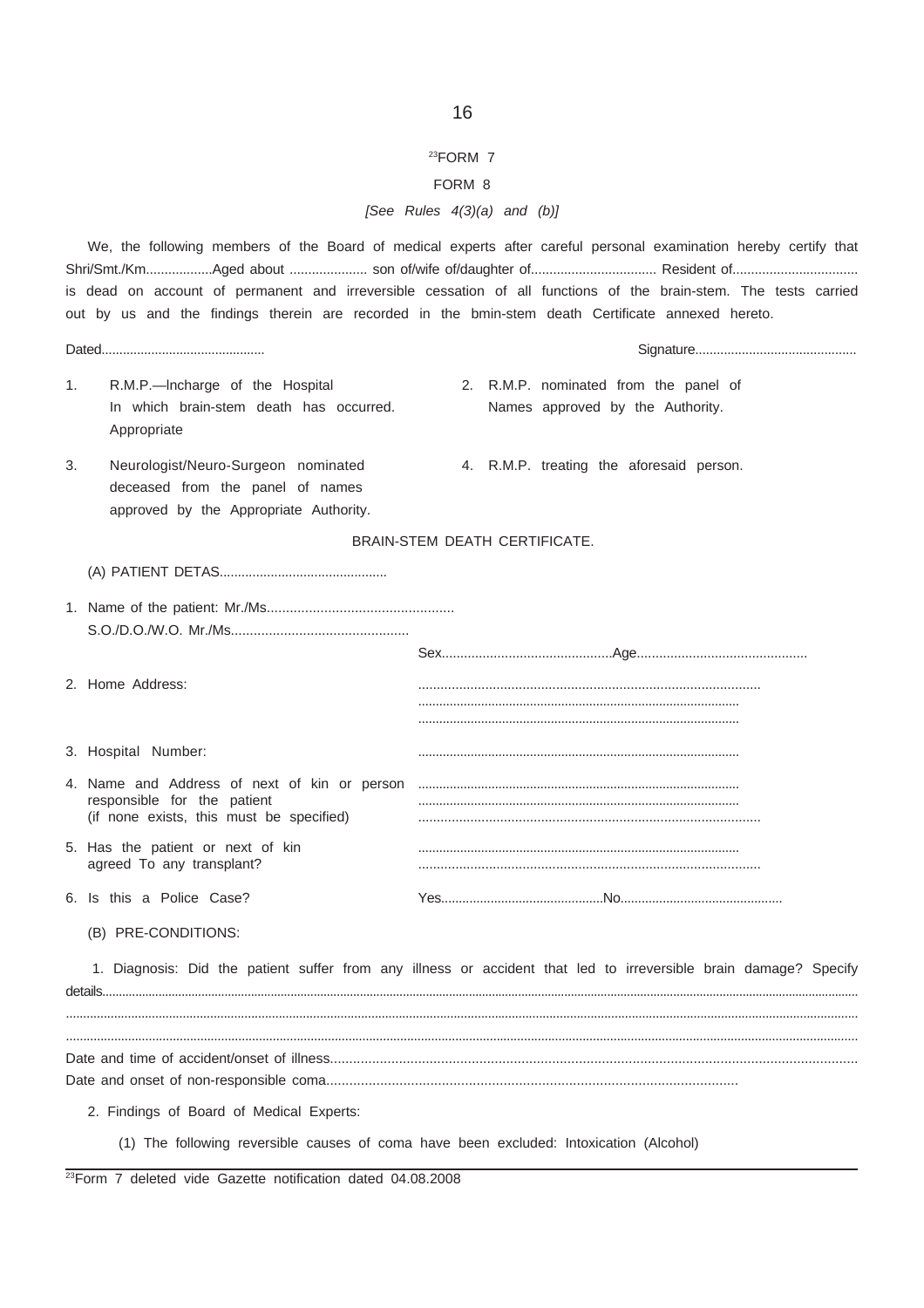Depressant Drugs

Relaxants (Neuromuscular blocking agents)

| Examination |            |                                                                                                                |     | First Medical Examination                |     | Second Medical Examination |  |
|-------------|------------|----------------------------------------------------------------------------------------------------------------|-----|------------------------------------------|-----|----------------------------|--|
|             |            |                                                                                                                | 1st | 2nd                                      | 1st | 2nd                        |  |
|             |            | Primary Hypothermia                                                                                            |     |                                          |     |                            |  |
|             |            | Hypovolaemic shock                                                                                             |     |                                          |     |                            |  |
|             |            | Metabolic or endocrine disorders                                                                               |     |                                          |     |                            |  |
|             |            | Tests for absence of brain-stem functions                                                                      |     |                                          |     |                            |  |
|             |            |                                                                                                                |     |                                          |     |                            |  |
|             | $(2)$ Coma |                                                                                                                |     |                                          |     |                            |  |
|             |            | (3) Cessation of spontaneous breathing                                                                         |     |                                          |     |                            |  |
|             |            | (4) Pupillary size                                                                                             |     |                                          |     |                            |  |
|             |            | (5) Pupillary light reflexes                                                                                   |     |                                          |     |                            |  |
|             |            | (6) Doll's head eye movements                                                                                  |     |                                          |     |                            |  |
|             | (7)        | Corneal reflexes (Both sizes)                                                                                  |     |                                          |     |                            |  |
|             |            | (8) Motor response in any cranial nerve distribution, any responses to stimulation of face, limb or trunk.     |     |                                          |     |                            |  |
|             |            | (9) Gag reflex                                                                                                 |     |                                          |     |                            |  |
|             |            | (10) Cough (Tracheal)                                                                                          |     |                                          |     |                            |  |
|             |            | (11) Eye movements on coloric testing bilaterally.                                                             |     |                                          |     |                            |  |
|             |            | (12) Apnoea tests as specified.                                                                                |     |                                          |     |                            |  |
|             |            | (13) Were any respiratory movements seen?                                                                      |     |                                          |     |                            |  |
|             |            |                                                                                                                |     |                                          |     |                            |  |
|             |            |                                                                                                                |     |                                          |     |                            |  |
|             |            |                                                                                                                |     |                                          |     |                            |  |
|             |            | This is to certify that the patient has been carefully examined twice after an interval of about six hours and |     |                                          |     |                            |  |
|             |            |                                                                                                                |     |                                          |     |                            |  |
|             | 1.         | Medical Administrator Incharge of the hospital 2. Authorised specialist.                                       |     |                                          |     |                            |  |
|             | 3.         | Neurologis/Neuro-Surgeon                                                                                       |     | 4. Medical Officer treating the Patient. |     |                            |  |
|             | Nb.        | (I) The minimum time interval between the first testing will be six hours.                                     |     |                                          |     |                            |  |

(II) No. 2 and No. 3 will be co-opted by the Administrator Incharge of the hospital from the Panel of experts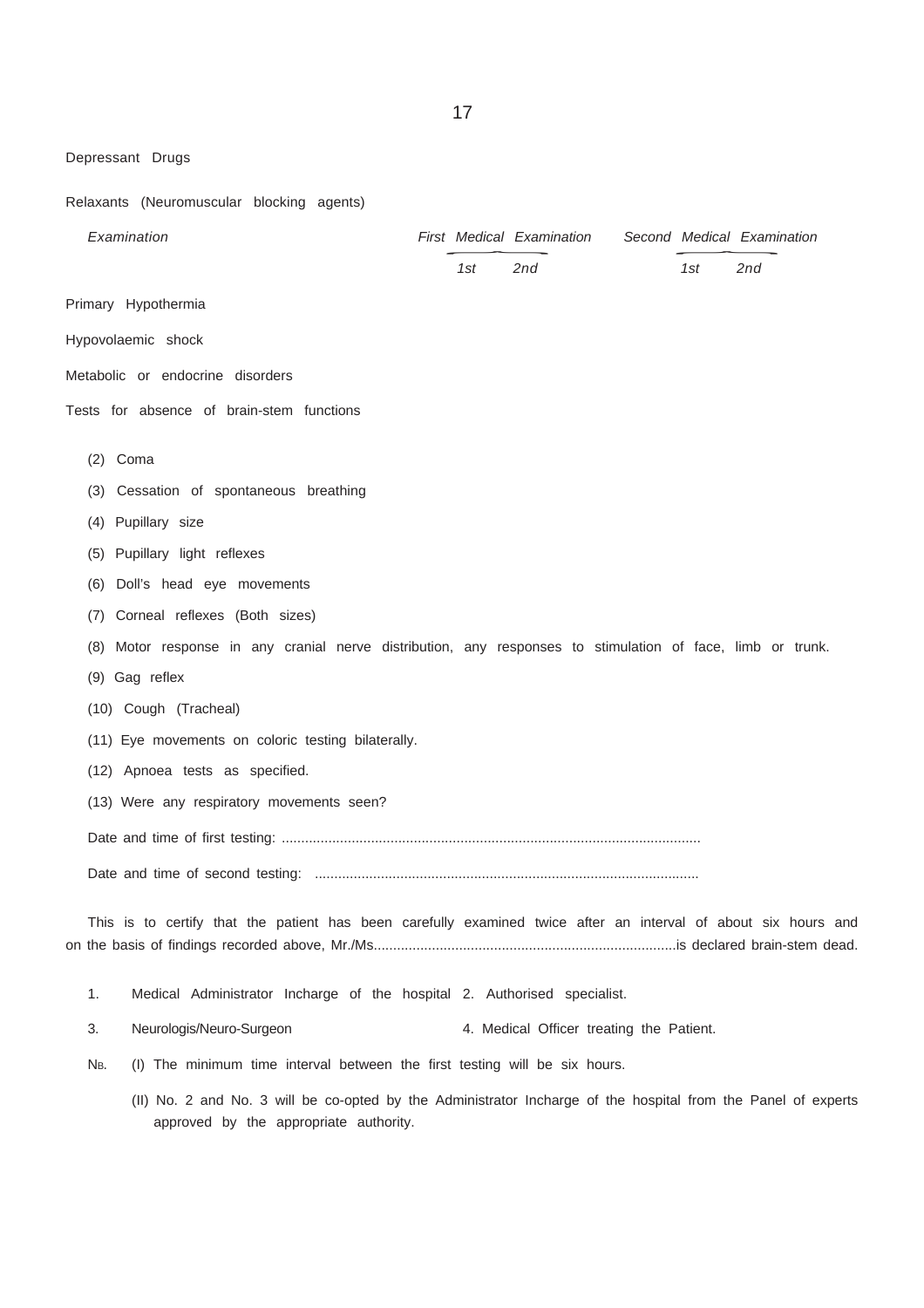## FORM 9

## *[See Rule 4 (3) (b)]*

## 24FORM 10

## (*Page 1 of 2*)

## APPLICATION FOR APPROVAL FOR TRANSPLANTATION (LIVE DONOR)

(To be completed by the proposed recipient and the proposed donor)

## [See Rule 4 (1) (c)(d)(e)].

To be self attested across the affixed photograph.

To be self attested across the affixed photograph.

| Photograph of the Donor<br>(Self-attested) | Photograph of the recipient<br>(Self-attested) |
|--------------------------------------------|------------------------------------------------|
|                                            |                                                |
|                                            |                                                |
|                                            |                                                |
|                                            |                                                |
|                                            |                                                |

<sup>24</sup> Form 10 substituted vide Gazette notification dated 04-08-2008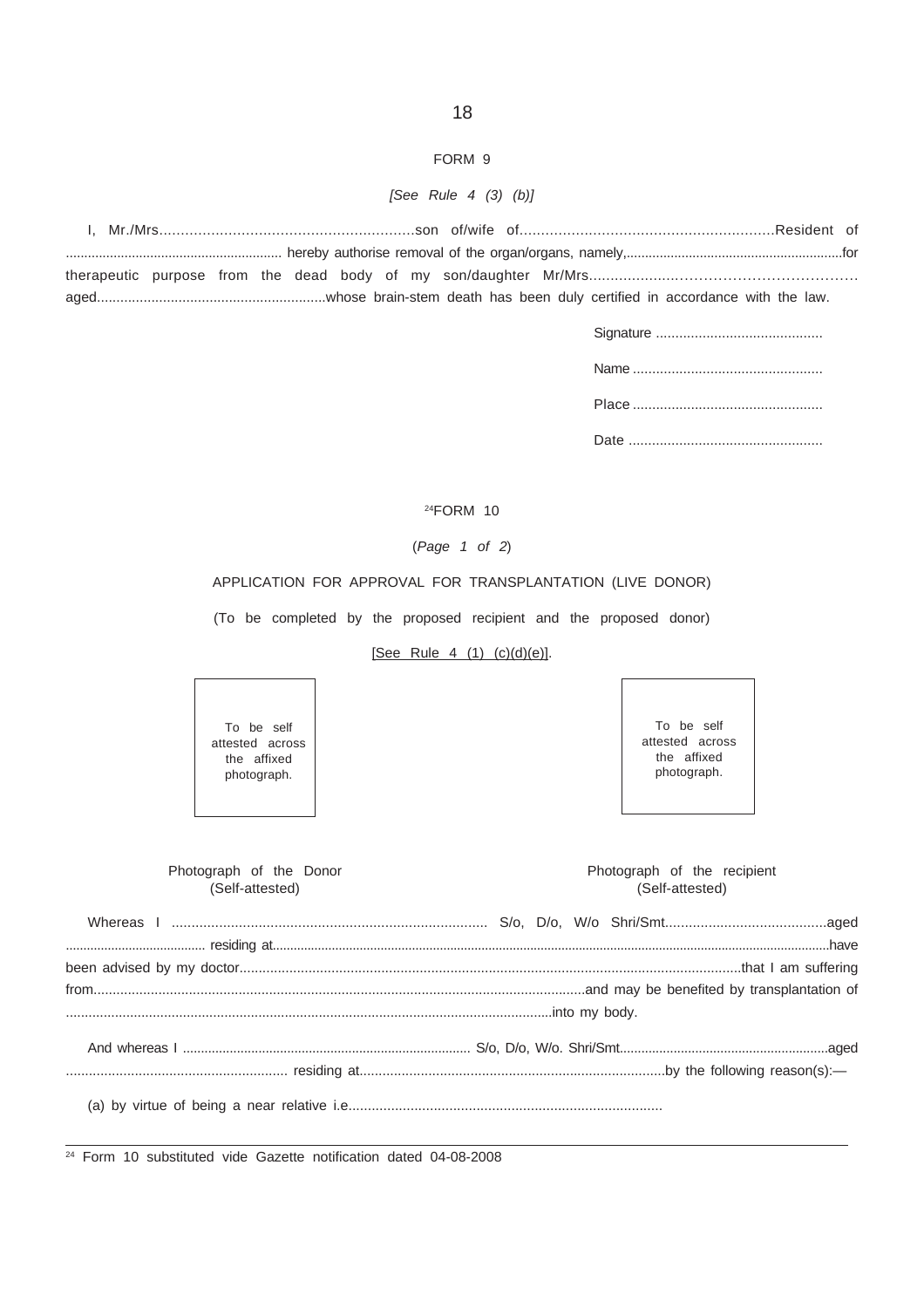(b) by reason of affection/lattachment/other special reason as explained below :-

(Donor) (Recipient)

hereby apply to Authorization Committee for permission for such transplantation to be carried out.

We solemnly affirm that the above decision has been taken without any undue pressure, inducement, influence or allurement and that all possible consequences and options of organ transplantation have been explained to us.

Instructions for the applicants:—

- 1. Form 10 must be submitted along with the completed Form 1 (A), or Form 1 (B) or Form 1 (C) as may be applicable.
- 2. The applicable Form i.e., Form 1 (A) or Form 1 (B) or Form 1 (C) as the case may be, should be accompanied with all documents mentioned in the applicable form and all relevant queries set out in the applicable form must be adequately answered.
- 3. Completed Form 3 to be submitted along with the laboratory report.
- 4. The doctor's advice recommending transplantation must be enclosed with the application.
- 5. In addition to above, in case the proposed transplant is between unrelated persons, appropriate evidence of vocation and income of the donor as well as the recipient for the last three years must be enclosed with this application. It is clarified that the evidence of income does not necessarily mean the proof of income tax returns, keeping in view that the applicant(s) in a given case may not be filing income tax returns.
- 6. The application shall be accepted for consideration by the Authorisation Committee only if it is complete in all respects and any omission of the documents or the information required in the forms mentioned above, shall render the application incomplete.
- 7. As per the Supreme Court's judgement dated 31-03-2005, the approval/No Objection Certificate from the concerned State/Union Territory Government or Authorisation Committees is mandatory from the domicile State/Union Territory of donor as well as recipient. It is understood that final approval for transplantation should be granted by the Authorisation Committee/Registered Medical Practitioner i.e., Incharge of transplant centre (as the case may be) where transplantation should be done.
- We have read and understood the above instructions.

|        |  | Signature of the Prospective Donor |        | Signature of Prospective Recipient |  |
|--------|--|------------------------------------|--------|------------------------------------|--|
| Date:  |  |                                    | Date:  |                                    |  |
| Place: |  |                                    | Place: |                                    |  |

19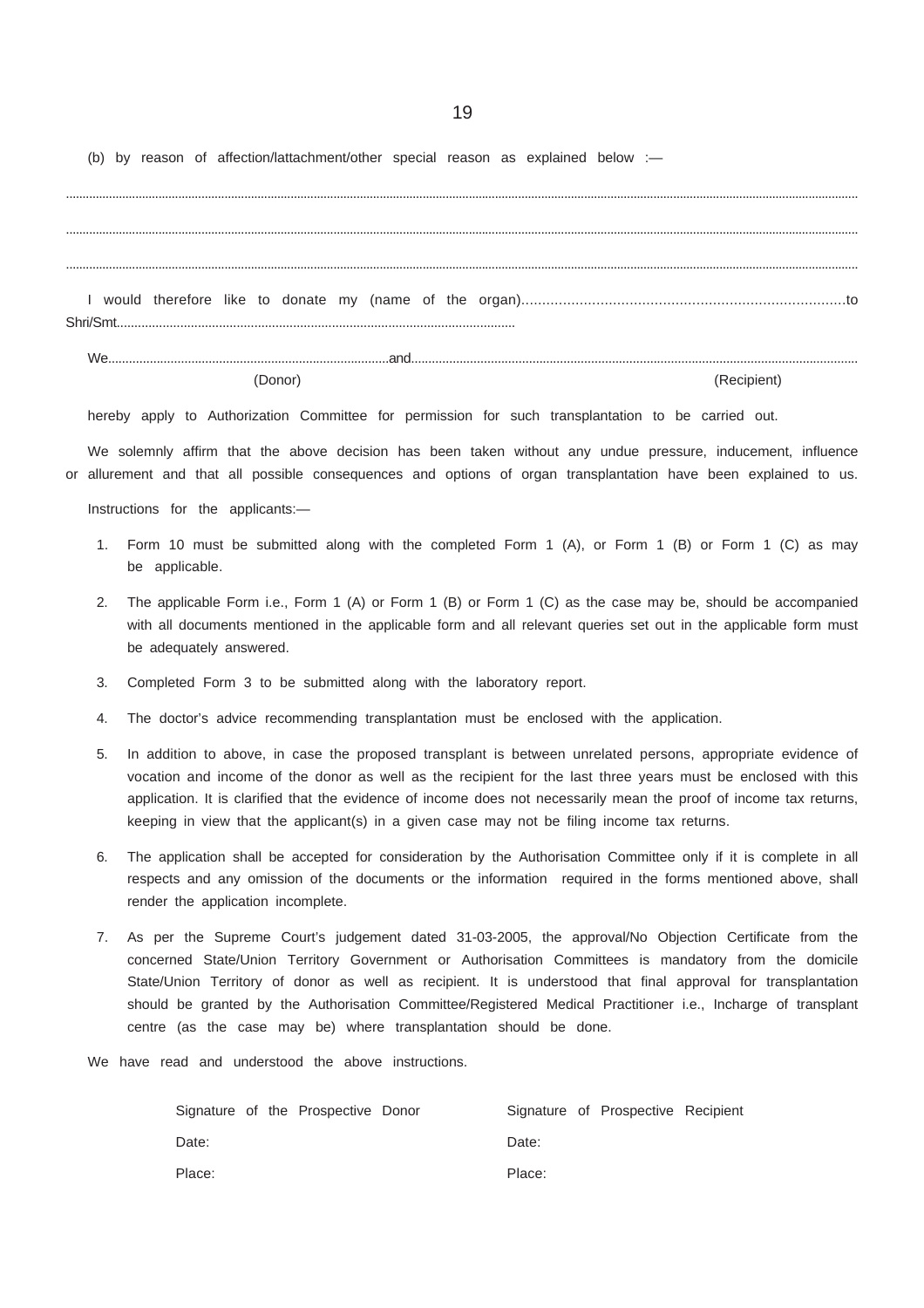#### FORM 11

APPLICATION FOR REGISTRATION OF HOSPITAL TO CARRY OUT ORGAN TRANSPLANTATION

The Appropriate Authority for organ transplantation (State of Union Territory)

We hereby apply to be recognised as an institution to carry out organ transplantation. The required date about the facilities available in the hospital are as follows:

## **(A) Hospital:**

To

- 1. Name:
- 2. Location:
- 3. Government/Private:
- 4. Teaching/Non-teaching:
- 5. Approached by:

| Road: | Yes | No. |
|-------|-----|-----|
| Rail: | Yes | No  |
| Air:  | Yes | No. |

- 6. Total bed strength:
- 7. Name of the disciplines in the hospital:
- 8. Annual budget:
- 9. Patient turn-over/year:

## **(B) Surgical Team:**

- 1. No. of beds:
- 2. No. of permanent staff members with their designation:
- 3. No. of temporary staff with their designation:
- 4. No. of operations done per year:
- 5. Trained persons available for transplantation (Please specify Organ for transplantation):

#### **(C) Medical Team:**

- 1. No. of beds:
- 2. No. of permanent staff members with their designation:
- 3. No. of temporary staff members with their designation:
- 4. Patient turnover per year:
- 5. No. of potential transplant candidates admitted per year:

#### **(D) Anaesthesiology:**

- 1. No. of permanent staff members with their designations:
- 2. No. of temporary staff members with their designations:
- 3. Name and No. of operations performed:
- 4. Name and No. of equipments available:
- 5. Total No. of operation theatres in the hospital:
- 6. No. of emergency operation-theatres:
- 7. No. of separate transplant operation theatre: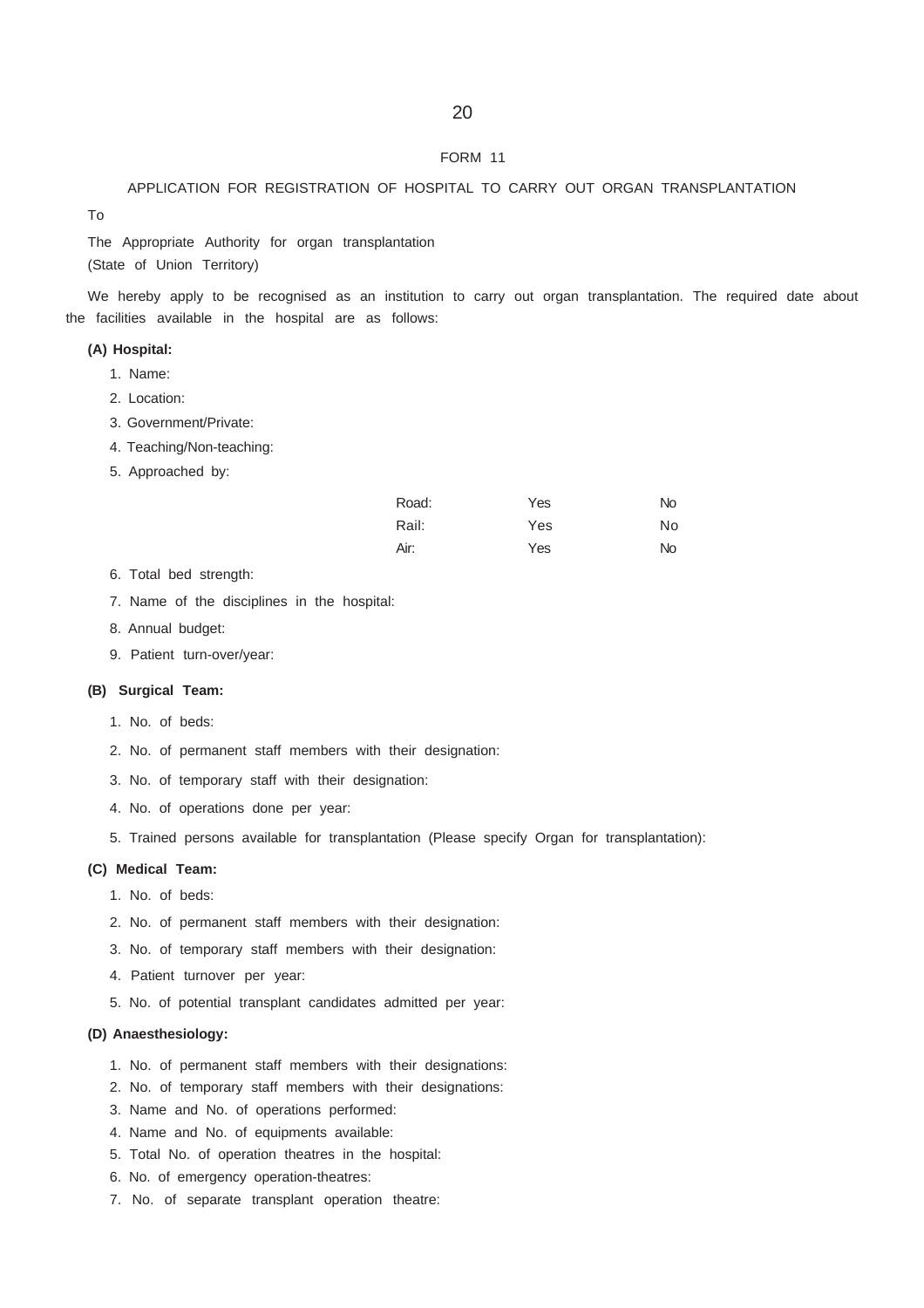#### **(E) I.C.U./H.D.U. Facilities:**

- 1. I.C.U./H.D.U. facilities: Present...................................................Not present...................................................
- 2. No. of I.C.U. beds:
- 3. Trained:—

Nurses:

Technicians:

4. Name and member of equipments in I.C.U.

#### **(F) Other Supportive Facilities :**

Data about facilities available in the hospital:

#### **(G) Laboratory Facilities :**

- 1. No. of permanent staff with their designations:
- 2. No. of temporary staff with their designations:
- 3. Names of the investigations carried out in the Dept.:
- 4. Name and number of equipments available:

## **(H) Imaging Services:**

- 1. No. of permanent staff with their designations:
- 2. No. of temporary staff with their designations:
- 3. Names of the investigations carried out in the Dept.:
- 4. Name and number of equipments available: .

## **(I) Haematology Services :**

- 1. No. of permanent staff with their designations:
- 2. No. of temporary staff with their designations:
- 3. Names of the investigations carried out in the Dept.
- 4. Name and number of equipments aviailable:

| (J) Blood Bank Facilities: |  |  |
|----------------------------|--|--|
|                            |  |  |

**(K) Dialysis Facilities :** Yes .............................. No ......................................................................................

#### **(L) Other Personnel :**

| 1. Nephrologist            | Yes/No |  |  |  |
|----------------------------|--------|--|--|--|
| 2. Neurologist             | Yes/No |  |  |  |
| 3. Neuro-Surgeon           | Yes/No |  |  |  |
| 4. Urologist               | Yes/No |  |  |  |
| 5. G.I. Surgeon            | Yes/No |  |  |  |
| 6. Paediatrician           | Yes/No |  |  |  |
| 7. Physiotherapist         | Yes/No |  |  |  |
| 8. Social Worker           | Yes/No |  |  |  |
| 9. Immunologists           | Yes/No |  |  |  |
| 10. Cardiologist<br>Yes/No |        |  |  |  |

The above said information is true to the best of my knowledge and I have no objection to any scrutiny of our facility by authorised personnel. A Bank Daft/cheque of Rs. 1,000/- is being enclosed.